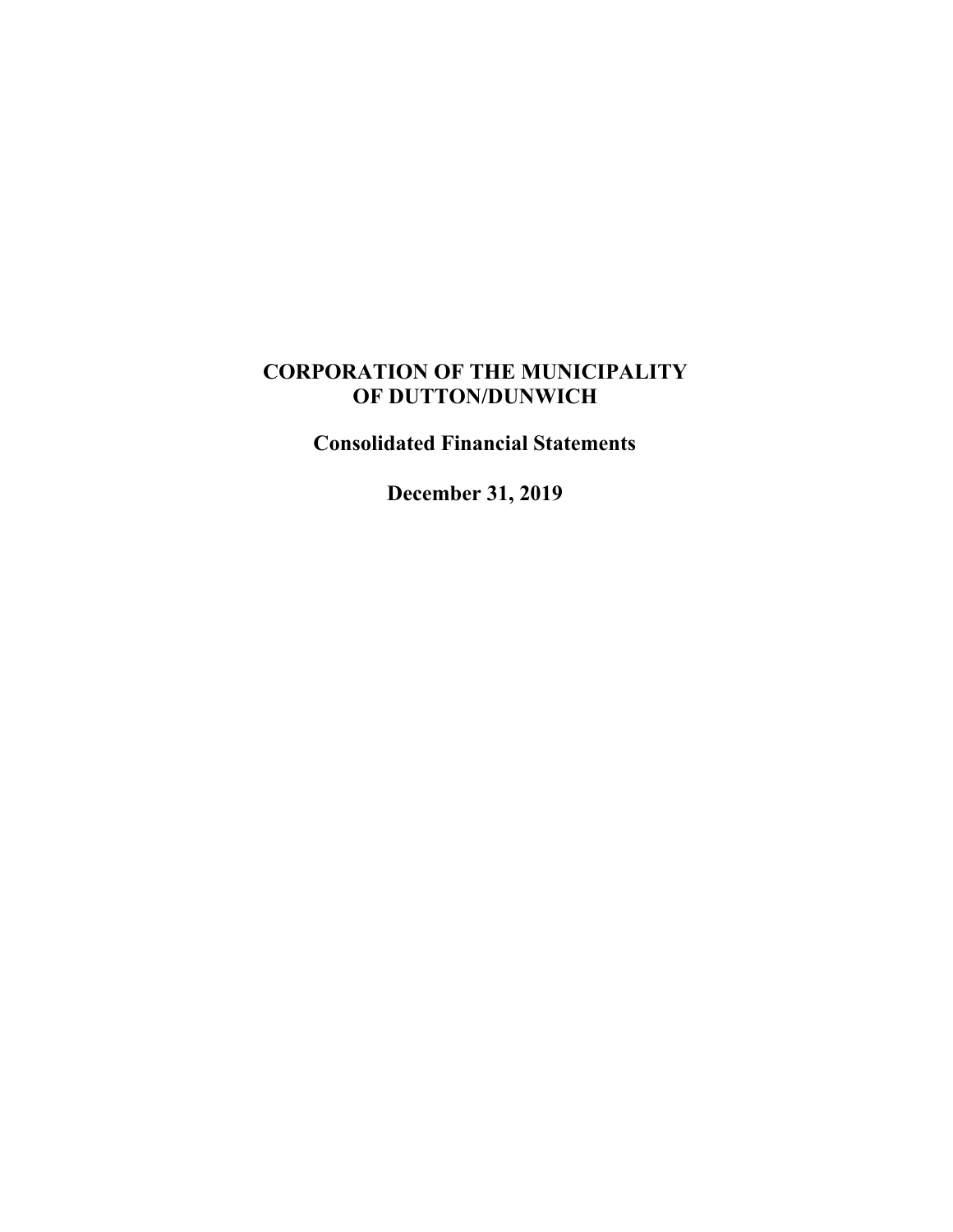## **Consolidated Financial Statements**

**For The Year Ended December 31, 2019**

| <b>Table of Contents</b>                                     | <b>PAGE</b>    |
|--------------------------------------------------------------|----------------|
| Independent Auditors' Report                                 | $1 - 2$        |
| <b>Consolidated Statement of Financial Position</b>          | 3              |
| Consolidated Statement of Operations and Accumulated Surplus | $\overline{4}$ |
| Consolidated Statement of Change in Net Financial Debt       | 5              |
| <b>Consolidated Statement of Cash Flows</b>                  | 6              |
| Notes to the Consolidated Financial Statements               | $7 - 24$       |
| Schedule of Segment Disclosure                               | $25 - 26$      |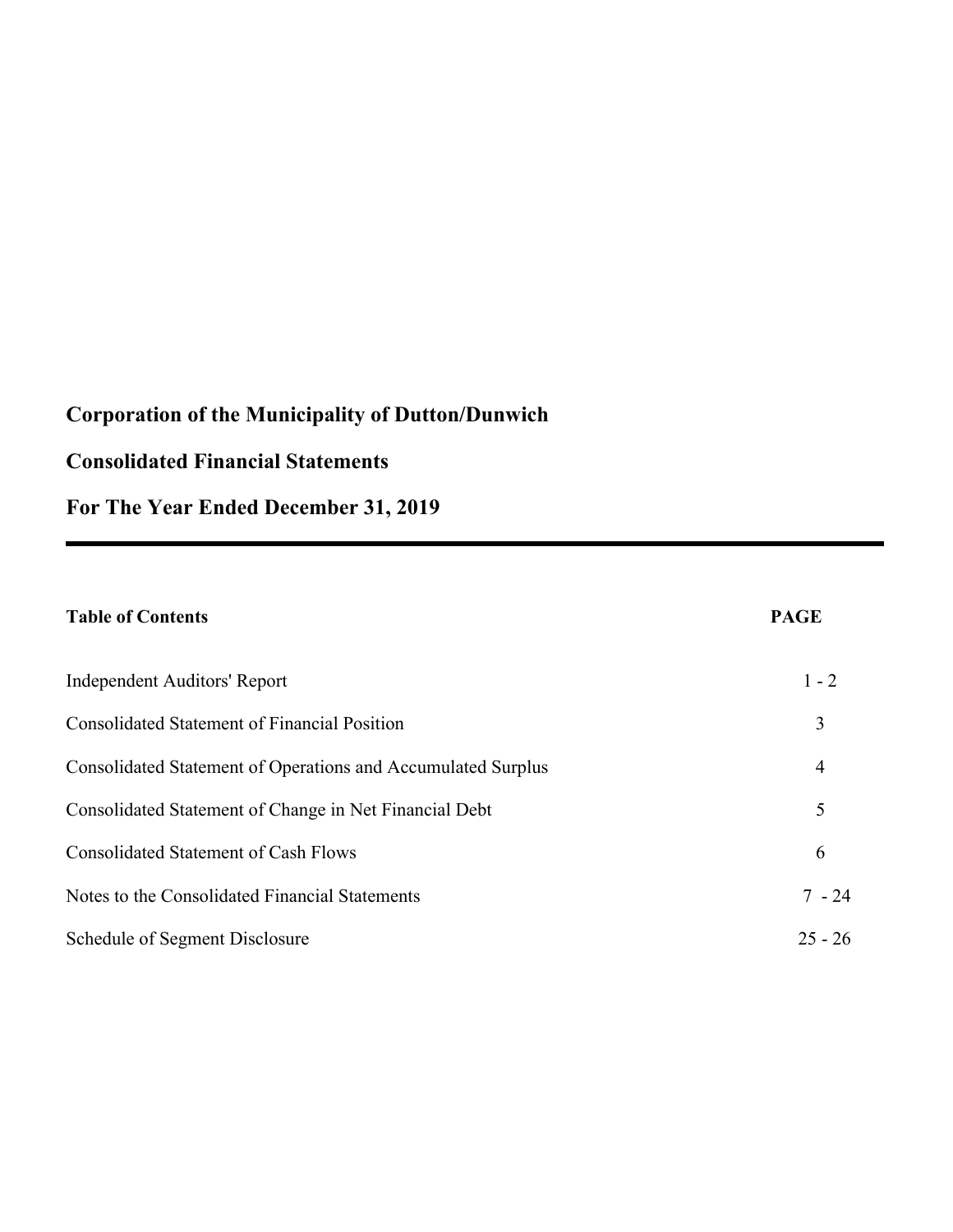

P. 519-633-0700 · F. 519-633-7009 450 Sunset Drive, St. Thomas, ON N5R 5V1

P. 519-773-9265 · F. 519-773-9683 25 John Street South, Aylmer, ON N5H 2C1

www.grahamscottenns.com

#### **INDEPENDENT AUDITORS' REPORT**

To the Members of Council, Inhabitants and Ratepayers of: **Corporation of the Municipality of Dutton/Dunwich**:

#### **Opinion**

We have audited the consolidated financial statements of **Corporation of the Municipality of Dutton/Dunwich**, which comprise the statement of financial position as at December 31, 2019, and the statement of earnings, statement of changes in net assets and statement of cash flows for the year then ended, and notes to the consolidated financial statements, including a summary of significant accounting policies.

In our opinion, the Municipality's consolidated financial statements present fairly, in all material respects, the financial position of the Municipality as at December 31, 2019, and the results of its operations and its cash flows for the year then ended in accordance with Canadian accounting standards for public sector entities.

#### **Basis for Opinion**

We conducted our audit in accordance with Canadian generally accepted auditing standards. Our responsibilities under those standards are further described in the *Auditors' Responsibilities for the Audit of the Financial Statements* section of our report. We are independent of the Municipality in accordance with the ethical requirements that are relevant to our audit of the consolidated financial statements in Canada, and we have fulfilled our other ethical responsibilities in accordance with these requirements. We believe that the audit evidence we have obtained is sufficient and appropriate to provide a basis for our opinion.

#### **Responsibilities of Management and Those Charged with Governance for the Consolidated Financial Statements**

Management is responsible for the preparation and fair presentation of the consolidated financial statements in accordance with Canadian accounting standards for public sector entities, and for such internal control as management determines is necessary to enable the preparation of consolidated financial statements that are free from material misstatement, whether due to fraud or error.

In preparing the consolidated financial statements, management is responsible for assessing the Municipality's ability to continue as a going concern, disclosing, as applicable, matters related to going concern and using the going concern basis of accounting unless management either intends to liquidate the Municipality or to cease operations, or has no realistic alternative but to do so.

Those charged with governance are responsible for overseeing the Municipality's financial reporting process.

#### **Auditors' Responsibilities for the Audit of the Consolidated Financial Statements**

Our objectives are to obtain reasonable assurance about whether the consolidated financial statements as a whole are free from material misstatement, whether due to fraud or error, and to issue an auditor's report that includes our opinion. Reasonable assurance is a high level of assurance, but is not a guarantee that an audit conducted in accordance with Canadian generally accepted auditing standards will always detect a material misstatement when it exists. Misstatements can arise from fraud or error and are considered material if, individually or in the aggregate, they could reasonably be expected to influence the economic decisions of users taken on the basis of these consolidated financial statements.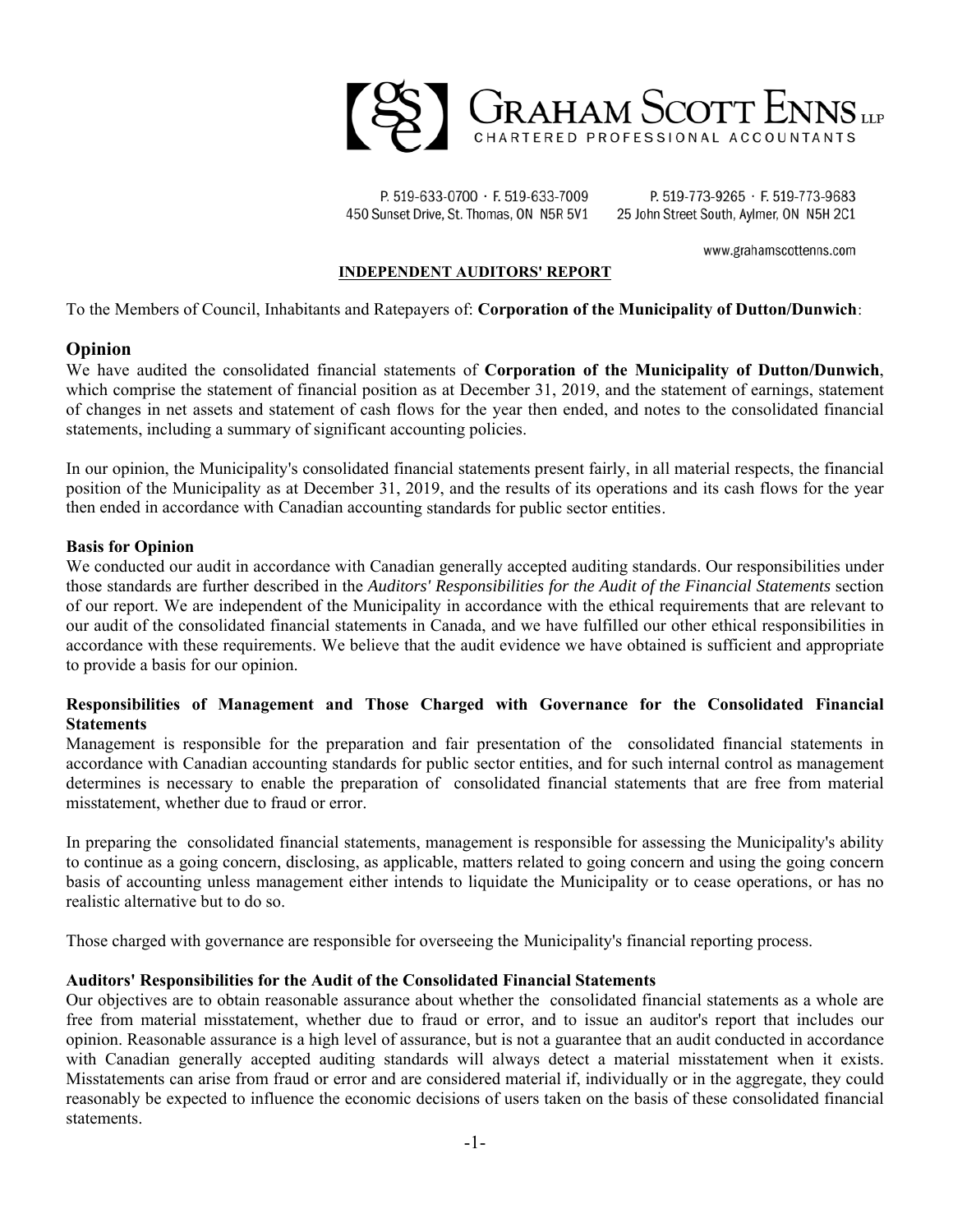

P. 519-633-0700 · F. 519-633-7009 450 Sunset Drive, St. Thomas, ON N5R 5V1

P. 519-773-9265 · F. 519-773-9683 25 John Street South, Aylmer, ON N5H 2C1

www.grahamscottenns.com

#### **INDEPENDENT AUDITORS' REPORT (CONTINUED)**

#### **Auditors' Responsibilities for the Audit of the Consolidated Financial Statements (Continued)**

As part of an audit in accordance with Canadian generally accepted auditing standards, we exercise professional judgment and maintain professional skepticism throughout the audit. We also:

- Identify and assess the risks of material misstatement of the consolidated financial statements, whether due to fraud or error, design and perform audit procedures responsive to those risks, and obtain audit evidence that is sufficient and appropriate to provide a basis for our opinion. The risk of not detecting a material misstatement resulting from fraud is higher than for one resulting from error, as fraud may involve collusion, forgery, intentional omissions, misrepresentations, or the override of internal control.
- Obtain an understanding of internal control relevant to the audit in order to design audit procedures that are appropriate in the circumstances, but not for the purpose of expressing an opinion on the effectiveness of the Municipality's internal control.
- Evaluate the appropriateness of accounting policies used and the reasonableness of accounting estimates and related disclosures made by management.
- Conclude on the appropriateness of management's use of the going concern basis of accounting and, based on the audit evidence obtained, whether a material uncertainty exists related to events or conditions that may cast significant doubt on the Municipality's ability to continue as a going concern. If we conclude that a material uncertainty exists, we are required to draw attention in our auditor's report to the related disclosures in the consolidated financial statements or, if such disclosures are inadequate, to modify our opinion. Our conclusions are based on the audit evidence obtained up to the date of our auditor's report. However, future events or conditions may cause the Municipality to cease to continue as a going concern.
- Evaluate the overall presentation, structure and content of the consolidated financial statements, including the disclosures, and whether the consolidated financial statements represent the underlying transactions and events in a manner that achieves fair presentation.

We communicate with those charged with governance regarding, among other matters, the planned scope and timing of the audit and significant audit findings, including any significant deficiencies in internal control that we identify during our audit.

**St. Thomas, Ontario** *Graham Scott Enns LLP*

**August 19, 2020 CHARTERED PROFESSIONAL ACCOUNTANTS Licensed Public Accountants**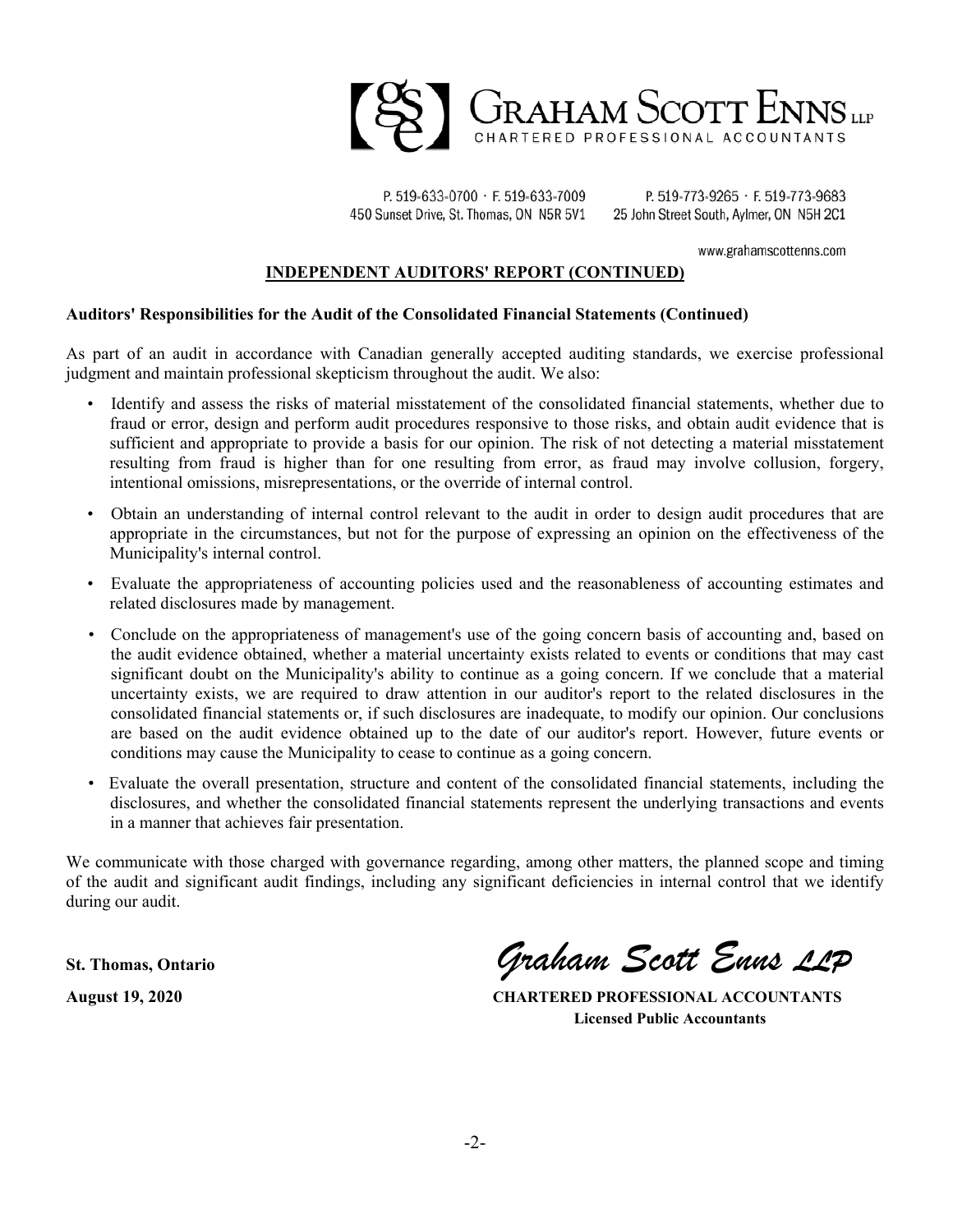| Consolidated Statement of Financial Position<br>As At December 31, 2019 |              |              |  |
|-------------------------------------------------------------------------|--------------|--------------|--|
|                                                                         | 2019         | 2018         |  |
|                                                                         | $\mathbf{s}$ | $\mathbb{S}$ |  |
| <b>FINANCIAL ASSETS</b>                                                 |              |              |  |
| Cash                                                                    |              | 160,122      |  |
| Taxes receivable (Note 3)                                               | 867,718      | 869,471      |  |
| Accounts receivable (Note 4)                                            | 1,301,094    | 1,173,477    |  |
| Loan receivable (Note 5)                                                | 98,191       | 129,034      |  |
| <b>Total financial assets</b>                                           | 2,267,003    | 2,332,104    |  |
| <b>LIABILITIES</b>                                                      |              |              |  |
| Temporary bank advances (Note 7)                                        | 380,232      |              |  |
| Accounts payable and accrued liabilities                                | 1,061,155    | 876,604      |  |
| Security deposits                                                       | 329,576      | 456,576      |  |
| Deferred revenue (Note 9)                                               | 490,974      | 482,284      |  |
| Landfill closure and post-closure liability (Note 8)                    | 166,562      | 162,561      |  |
| Net long-term liabilities (Note 11)                                     | 4,121,865    | 4,734,677    |  |

# **Consolidated Statement of Financial Position**

| 6,550,364   | 6,712,702   |
|-------------|-------------|
| (4,283,361) | (4,380,598) |
|             |             |
| 35,254,196  | 34,745,054  |
| 46,231      | 32,676      |
| 128,708     | 128,708     |
| 53,485      | 16,495      |
| 35,482,620  | 34,922,933  |
| 31,199,259  | 30,542,335  |
|             |             |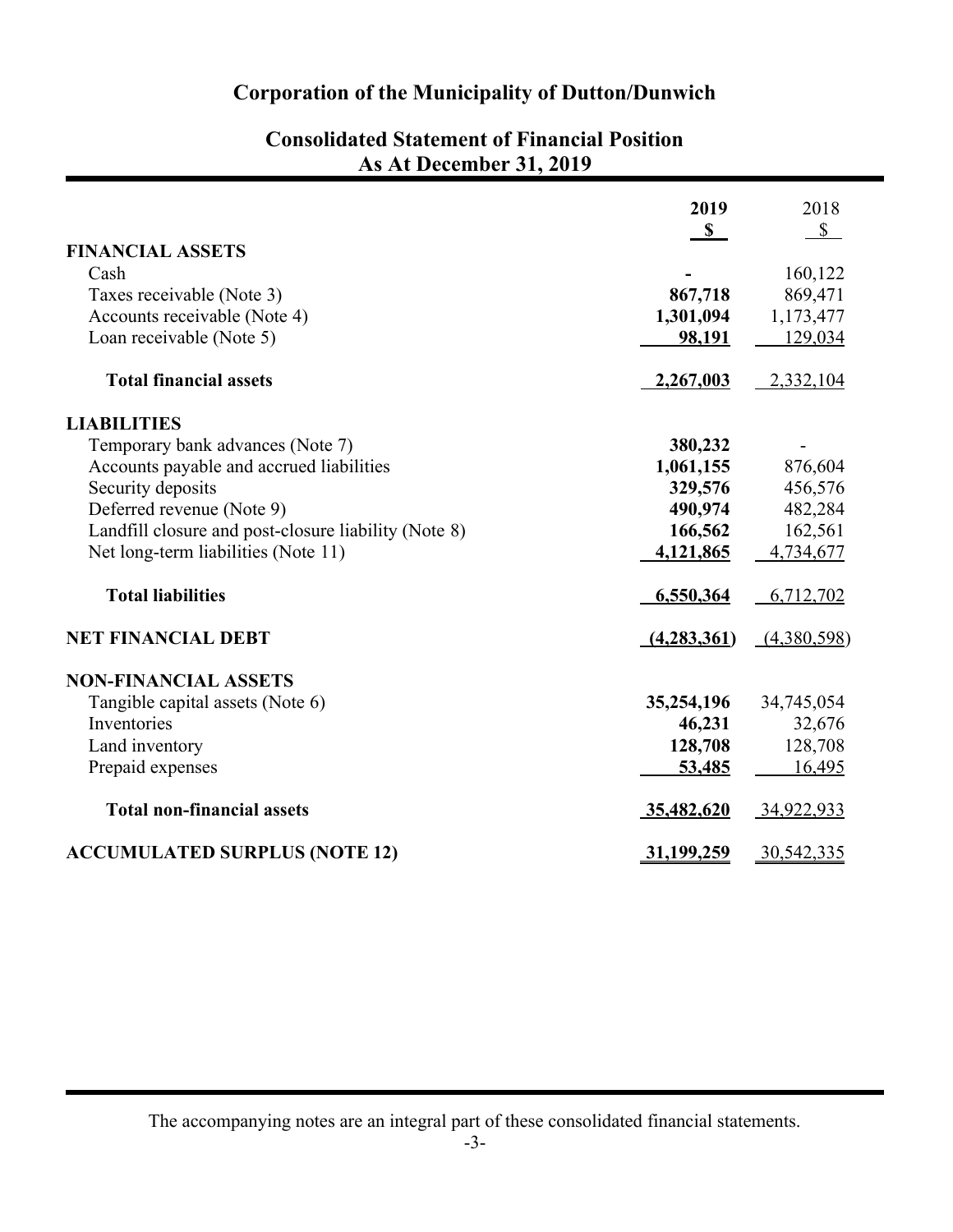|                                                                                                           | <b>Budget</b><br>(Note $16$ )<br>$\mathbb{S}$ | <b>Actual</b><br>2019<br>S | Actual<br>2018<br>$\mathcal{S}$ |
|-----------------------------------------------------------------------------------------------------------|-----------------------------------------------|----------------------------|---------------------------------|
| <b>REVENUES</b>                                                                                           |                                               |                            |                                 |
| Property taxation                                                                                         | 3,717,799                                     | 3,738,919                  | 3,550,542                       |
| Taxation from other governments                                                                           | 159,166                                       | 155,709                    | 155,703                         |
| Local improvement levies                                                                                  | 82,767                                        | 442,774                    | 148,190                         |
| User charges and other                                                                                    | 2,683,920                                     | 2,753,046                  | 2,678,735                       |
| Government transfers:                                                                                     |                                               |                            |                                 |
| Federal                                                                                                   | 253,032                                       | 248,861                    | 143,950                         |
| Provincial                                                                                                | 1,316,519                                     | 1,344,542                  | 1,034,386                       |
| Other municipalities                                                                                      | 520,369                                       | 519,377                    | 520,204                         |
| Penalties and interest on taxes                                                                           | 120,000                                       | 121,345                    | 134,552                         |
| Other                                                                                                     | 6,100                                         | 50,088                     | 86,696                          |
| Gain (loss) on disposal of tangible capital assets                                                        |                                               | (170, 191)                 | (14, 527)                       |
| Total revenues                                                                                            | 8,859,672                                     | 9,204,470                  | 8,438,431                       |
| <b>EXPENSES</b>                                                                                           |                                               |                            |                                 |
| General government                                                                                        | 1,059,189                                     | 1,068,469                  | 1,059,188                       |
| Fire and police protection                                                                                | 903,862                                       | 891,163                    | 851,124                         |
| Other protective services                                                                                 | 163,873                                       | 156,449                    | 159,637                         |
| Transportation services                                                                                   | 2,354,731                                     | 2,406,111                  | 2,394,860                       |
| Waterworks and sewer                                                                                      | 2,281,390                                     | 2,293,150                  | 2,561,052                       |
| Garbage collection and disposal                                                                           | 434,442                                       | 490,458                    | 533,625                         |
| Health services                                                                                           | 273,909                                       | 321,212                    | 291,276                         |
| Recreation and cultural services                                                                          | 534,108                                       | 545,564                    | 558,730                         |
| Planning and zoning                                                                                       | 67,576                                        | 68,032                     | 62,577                          |
| Agriculture                                                                                               | 168,121                                       | 306,938                    | 412,867                         |
| Total expenses (Note $17(a)$ )                                                                            | 8,241,201                                     | 8,547,546                  | 8,884,936                       |
| <b>ANNUAL SURPLUS (DEFICIT)</b>                                                                           | 618,471                                       | 656,924                    | (446, 505)                      |
| <b>ACCUMULATED SURPLUS, BEGINNING OF</b><br><b>YEAR</b><br><b>ACQUISITION OF INVESTMENT IN ELGIN AREA</b> | 30, 542, 335                                  | 30,542,335                 | 30,334,134                      |
| PRIMARY WATER SUPPLY SYSTEM<br>(NOTE 2)<br><b>ACCUMULATED SURPLUS, END OF YEAR</b>                        |                                               |                            | 654,706                         |
| <b>(NOTE 12)</b>                                                                                          | 31,160,806                                    | 31,199,259                 | 30,542,335                      |

## **Consolidated Statement of Operations and Accumulated Surplus For The Year Ended December 31, 2019**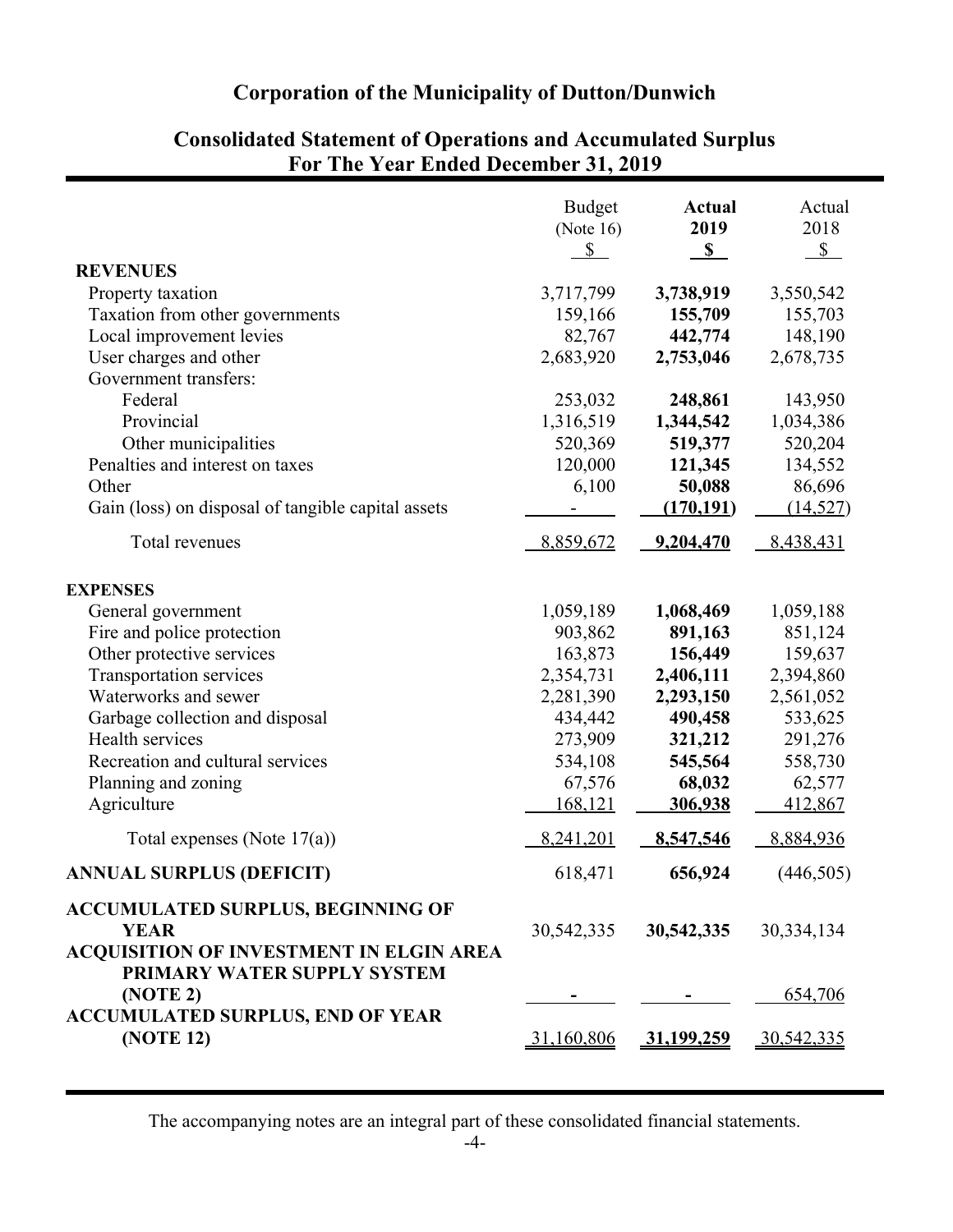|                                                                                                                                                                                                                                                                                                                             | <b>Budget</b><br>(Note $16$ )<br>$\mathbf{\mathcal{S}}$ | <b>Actual</b><br>2019<br>$\mathbf{s}$                       | Actual<br>2018<br>$\mathbb{S}$                                      |
|-----------------------------------------------------------------------------------------------------------------------------------------------------------------------------------------------------------------------------------------------------------------------------------------------------------------------------|---------------------------------------------------------|-------------------------------------------------------------|---------------------------------------------------------------------|
| <b>ANNUAL SURPLUS (DEFICIT)</b>                                                                                                                                                                                                                                                                                             | 618,471                                                 | 656,924                                                     | (446, 505)                                                          |
| Acquisition of tangible capital assets<br>Amortization of tangible capital assets<br>Proceeds on disposal of tangible capital assets<br>Change in inventories and prepaid expenses<br>Gain (loss) on disposal of tangible capital assets<br>Acquisition of investment in Elgin Area<br>Primary Water Supply System (Note 2) | (2,087,312)<br>1,248,305                                | (2,087,312)<br>1,248,305<br>159,675<br>(50, 546)<br>170,191 | (1,279,059)<br>1,198,872<br>15,426<br>30,405<br>14,527<br>(102,912) |
| <b>CHANGE IN NET FINANCIAL DEBT</b>                                                                                                                                                                                                                                                                                         | (220, 536)                                              | 97,237                                                      | (569, 246)                                                          |
| NET FINANCIAL DEBT, BEGINNING OF YEAR                                                                                                                                                                                                                                                                                       | (4,380,598)                                             | (4,380,598)                                                 | (3,811,352)                                                         |
| NET FINANCIAL DEBT, END OF YEAR                                                                                                                                                                                                                                                                                             | (4,601,134)                                             | (4, 283, 361)                                               | (4,380,598)                                                         |

## **Consolidated Statement of Change in Net Financial Debt For The Year Ended December 31, 2019**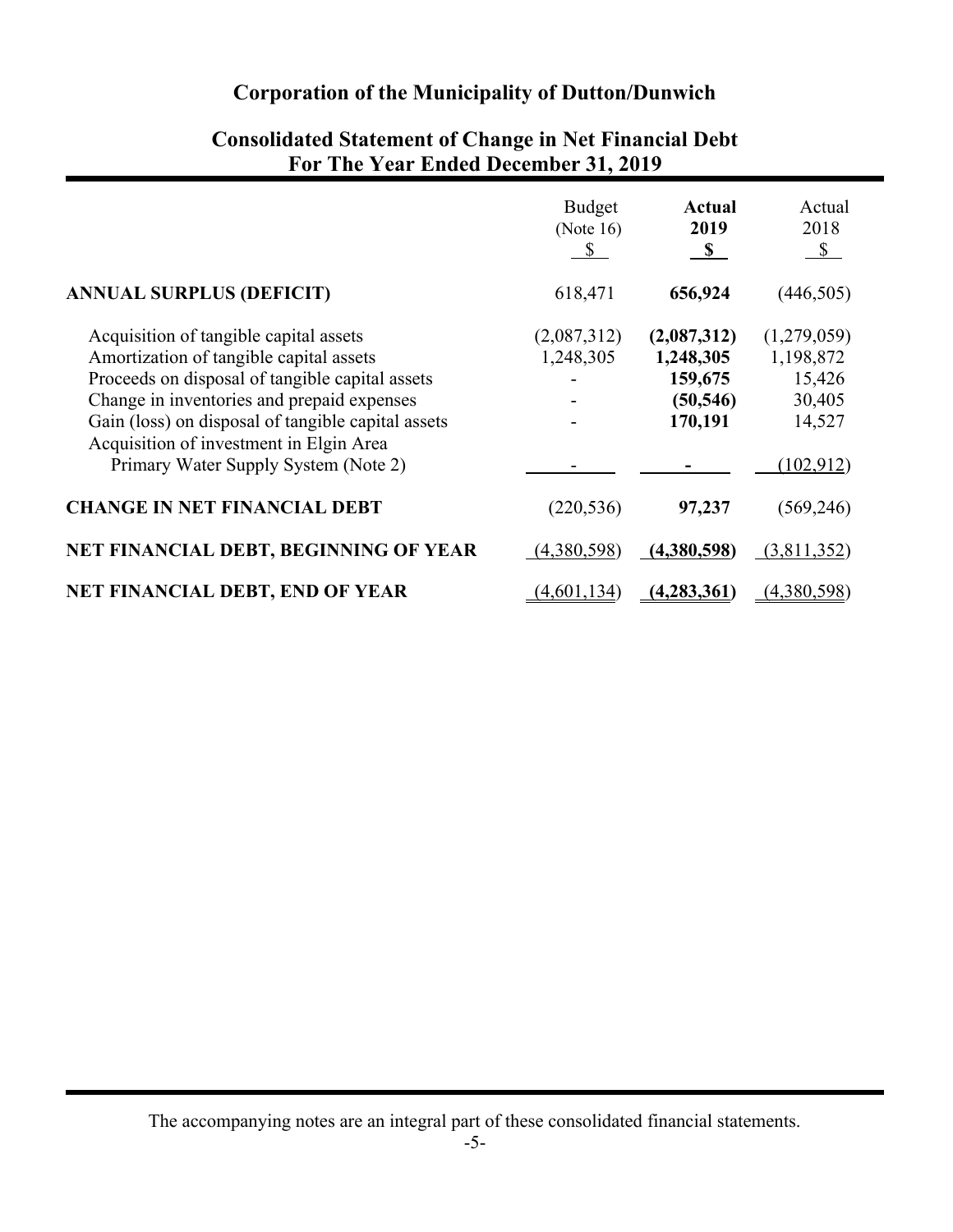## **Consolidated Statement of Cash Flows For The Year Ended December 31, 2019**

| <b>OPERATING ACTIVITIES</b>                                                                                                                                                                                                                                               | 2019<br>$\mathbf{s}$                                     | 2018<br>$\mathbb{S}$                                |
|---------------------------------------------------------------------------------------------------------------------------------------------------------------------------------------------------------------------------------------------------------------------------|----------------------------------------------------------|-----------------------------------------------------|
| Annual surplus (deficit)                                                                                                                                                                                                                                                  | 656,924                                                  | (446,505)                                           |
| Add (deduct) items not involving cash:<br>Amortization of tangible capital assets<br>Landfill closure and post-closure liability<br>(Gain) loss on disposal of tangible capital assets<br>Change in non-cash assets and liabilities related to<br>operations (Note 17(b)) | 1,248,305<br>4,001<br>170,191<br>2,079,421<br>(110, 169) | 1,198,872<br>122,322<br>14,527<br>889,216<br>51,938 |
|                                                                                                                                                                                                                                                                           | 1,969,252                                                | <u>941,154</u>                                      |
| <b>INVESTING ACTIVITIES</b><br>Proceeds from loan receivable                                                                                                                                                                                                              | 30,843                                                   | 29,945                                              |
| <b>CAPITAL ACTIVITIES</b><br>Acquisition of tangible capital assets<br>Proceeds on disposal of tangible capital assets                                                                                                                                                    | (2,087,312)<br>159,675                                   | (1,279,059)<br>15,426                               |
|                                                                                                                                                                                                                                                                           | (1,927,637)                                              | (1,263,633)                                         |
| <b>FINANCING ACTIVITIES</b><br>Proceeds from long-term debt issued<br>Long-term debt repayments                                                                                                                                                                           | (612, 812)<br>(612, 812)                                 | 1,203,233<br>(621, 136)<br>582,097                  |
| <b>NET INCREASE (DECREASE) IN CASH</b>                                                                                                                                                                                                                                    | (540, 354)                                               | 289,563                                             |
| <b>CASH (BANK INDEBTEDNESS), BEGINNING OF YEAR</b>                                                                                                                                                                                                                        | 160,122                                                  | (129, 441)                                          |
| <b>CASH(BANK INDEBTEDNESS), END OF YEAR</b>                                                                                                                                                                                                                               | (380, 232)                                               | 160,122                                             |
| (BANK INDEBTEDNESS) CASH REPRESENTED BY:<br>Cash<br>Temporary bank advances                                                                                                                                                                                               | 46,841<br>(427, 073)                                     | 160,122                                             |
|                                                                                                                                                                                                                                                                           | (380, 232)                                               | 160,122                                             |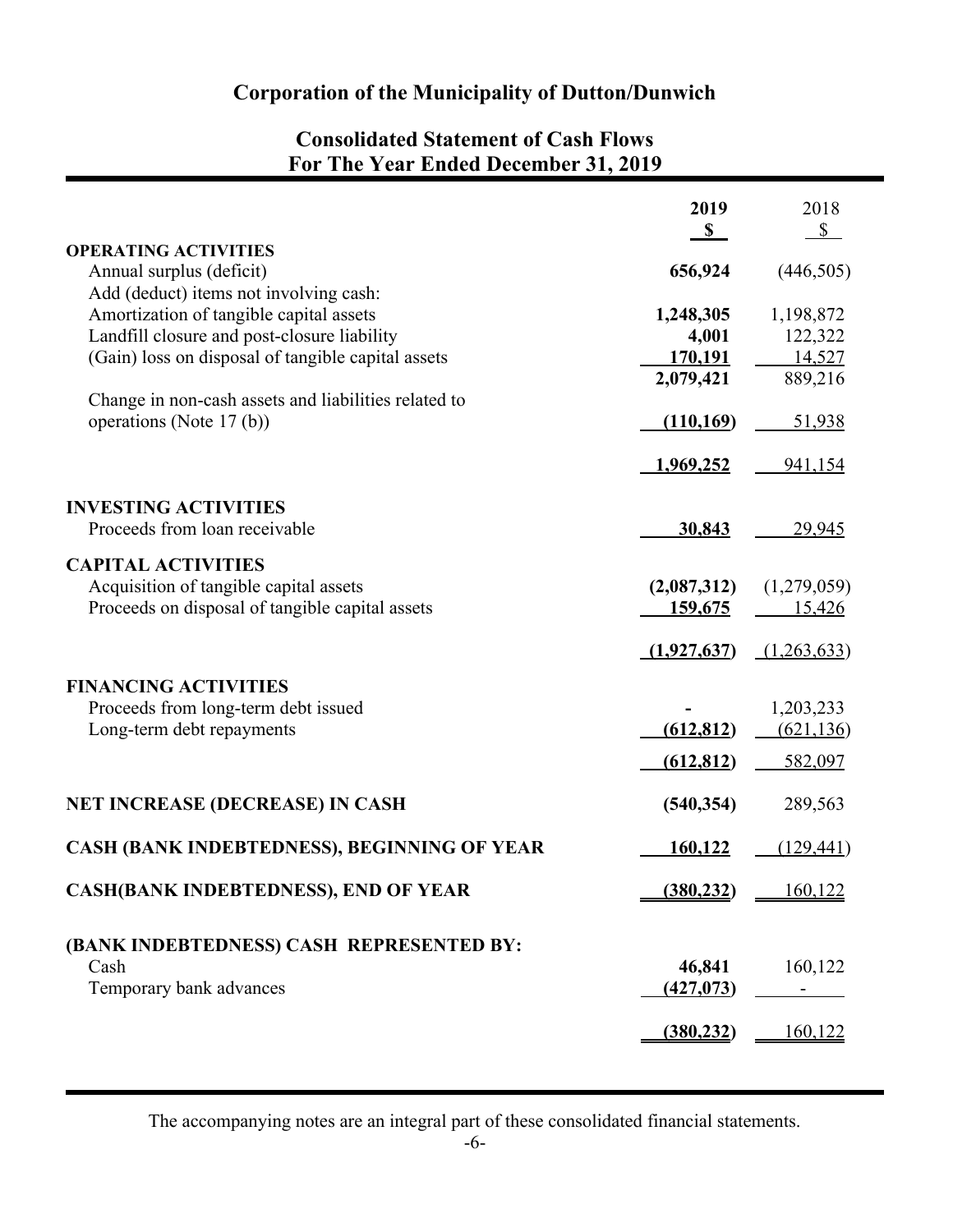## **Notes to the Consolidated Financial Statements For The Year Ended December 31, 2019**

The Municipality of Dutton/Dunwich (the "Municipality") is a lower tier municipality in the Province of Ontario. It conducts its operations guided by the provisions of provincial statutes such as the Municipal Act, Municipal Affairs Act and related legislation.

#### **1. SUMMARY OF SIGNIFICANT ACCOUNTING POLICIES**

The consolidated financial statements of the Municipality are prepared by management in accordance with Canadian generally accepted accounting principles for local governments as recommended by the Public Sector Accounting Board of the Canadian Institute of Chartered Accountants. Significant aspects of the accounting policies adopted by the Municipality are as follows:

#### **Reporting Entity**

The consolidated financial statements reflect the assets, liabilities, revenues, expenses of the reporting entity. The reporting entity is comprised of all organizations, committees and local boards accountable for the administration of their financial affairs and resources to the Municipality and which are owned or controlled by the Municipality.

#### **Consolidated Entities**

There are no organizations or local boards that are consolidated in these consolidated financial statements.

#### **Proportionate Consolidation**

The Elgin Area Primary Water Supply System and the Tri-County Water Board have been consolidated on a proportionate basis. They are proportionately consolidated based upon the water flow used by the Municipality in proportion to the entire flows provided by the joint boards. This amounts to 1% and 26% respectively. The Elgin Area Primary Water Supply System was invested in 2018 for \$250,000 (note 2).

#### **Trust Funds**

Trust funds and their related operations administered by the Municipality are not included in the consolidated financial statements. Trust funds administered are reported in note 10.

#### **Basis of Accounting**

The consolidated financial statements are prepared using the accrual basis of accounting. The accrual basis of accounting records revenue as it is earned and measurable. Expenses are recognized as they are incurred and measurable based upon receipt of goods or services and/or the creation of a legal obligation to pay.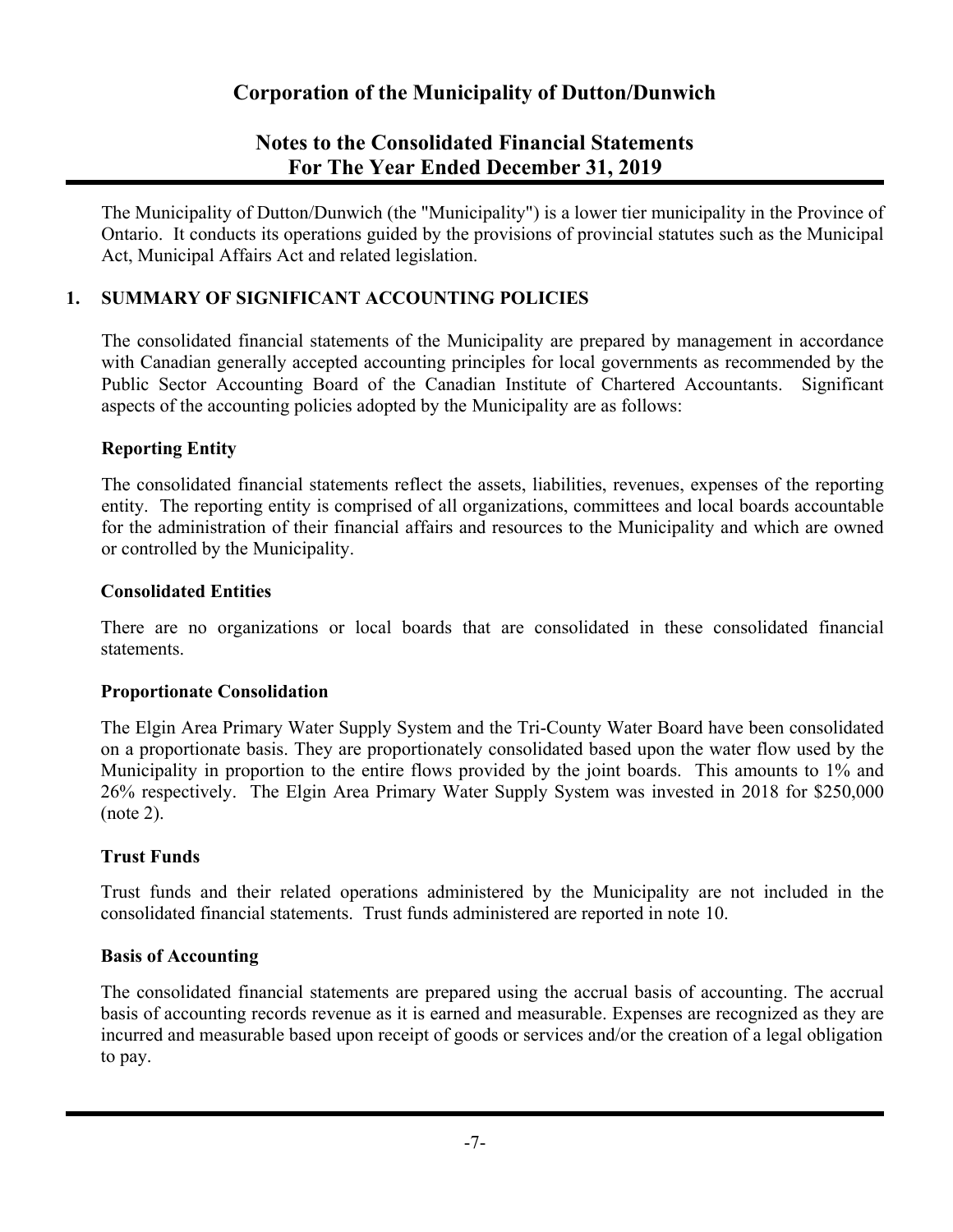## **Notes to the Consolidated Financial Statements For The Year Ended December 31, 2019**

#### **1. SUMMARY OF SIGNIFICANT ACCOUNTING POLICIES (CONTINUED)**

#### **Accounting for County and School Board Transactions**

Although the Municipality collects taxation on behalf of the County of Elgin and the School Boards, the taxation, other revenues, expenses, assets and liabilities with respect to the operations of the County and the school boards are not reflected in these consolidated financial statements.

#### **Non-Financial Assets**

Non-financial assets are not available to discharge existing liabilities and are held for use in the provision of services. They have useful lives extending beyond the current year and are not intended for sale in the ordinary course of operations. The change in non-financial assets during the year, together with the excess of revenues over expenses, provides the Change in Net Debt for the year.

#### i) Tangible capital assets

Tangible capital assets are recorded at cost which includes all amounts that are directly attributable to acquisition, construction, development or betterment of the asset. The cost, less residual value, of the tangible capital assets are amortized on a straight-line basis over their estimated useful lives as follows:

| $10 - 60$ years |
|-----------------|
| $5 - 15$ years  |
| $10 - 15$ years |
| $15 - 30$ years |
| 25 - 75 years   |
| 100 years       |
| 80 years        |
|                 |

Amortization is recorded on a straight-line basis over the estimated useful lives of the asset commencing the year after the asset is available for productive use.

#### ii) Contributions of tangible capital assets

Tangible capital assets received as contributions are recorded at their fair value at the date of receipt and also are recorded as revenue.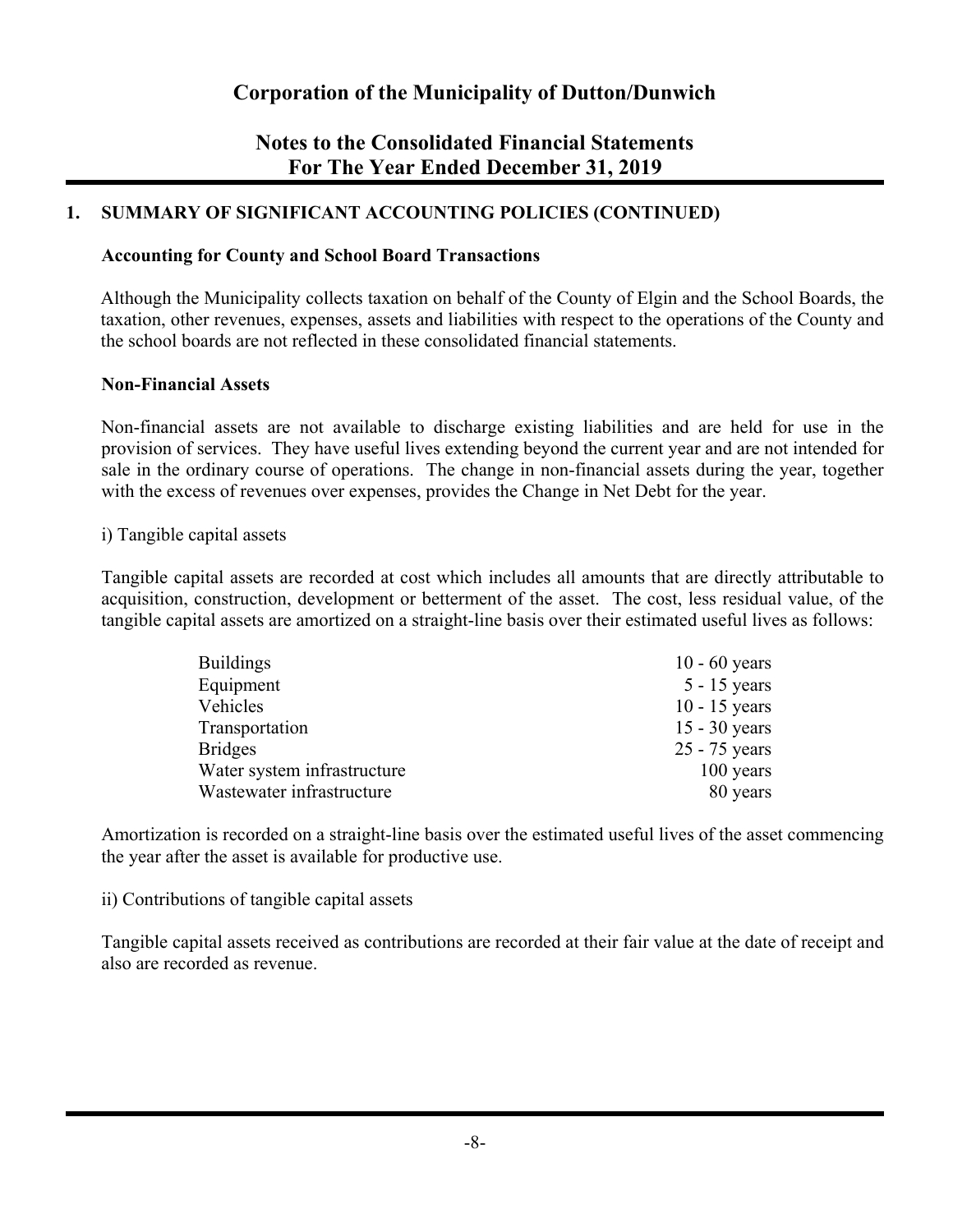## **Notes to the Consolidated Financial Statements For The Year Ended December 31, 2019**

## **1. SUMMARY OF SIGNIFICANT ACCOUNTING POLICIES (CONTINUED)**

#### **Non-Financial Assets (Continued)**

iii) Inventories

Inventories held for consumption are recorded at the lower of cost and replacement cost.

iv) Works of art and cultural and historic assets

Works of art and cultural and historic assets are not recorded as assets in these financial statements.

#### **Deferred Revenue**

Government transfers, contributions and other amounts are received from third parties pursuant to legislation, regulation or agreement and may only be used in the conduct of certain programs, in the completion of specific work. In addition, certain user charges and fees which have been collected but for which the related services have yet to be performed. Revenue is recognized in the period when the related expense is incurred and services performed.

#### **Solid Waste Landfill Closure and Post-Closure Liability**

Landfill closure and post-closure care requirements have been defined in accordance with industry standards and include covering and landscaping of the landfill, pumping of ground water and leachates from the site, and ongoing environmental monitoring, site inspection and maintenance. The Municipality discounts these future cash flows for closure and post-closure care activities at the Municipality's average long-term borrowing rate.

#### **Government Transfers**

Government transfers are recognized in the consolidated financial statements as revenues in the period in which events giving rise to the transfer occur, providing the transfers are authorized, any eligibility criteria have been met including performance and return requirements, and reasonable estimates of the amounts can be determined. Any amount received but restricted is recorded as deferred revenue in accordance with Section 3100 of the Public Sector Accounting Handbook and recognized as revenue in the period in which the resources are used for the purpose specified.

In addition, the Municipality periodically receives senior government capital funding in the form of infrastructure grants and receives ongoing funding from the federal government as a result of an allocation of the gas tax funds.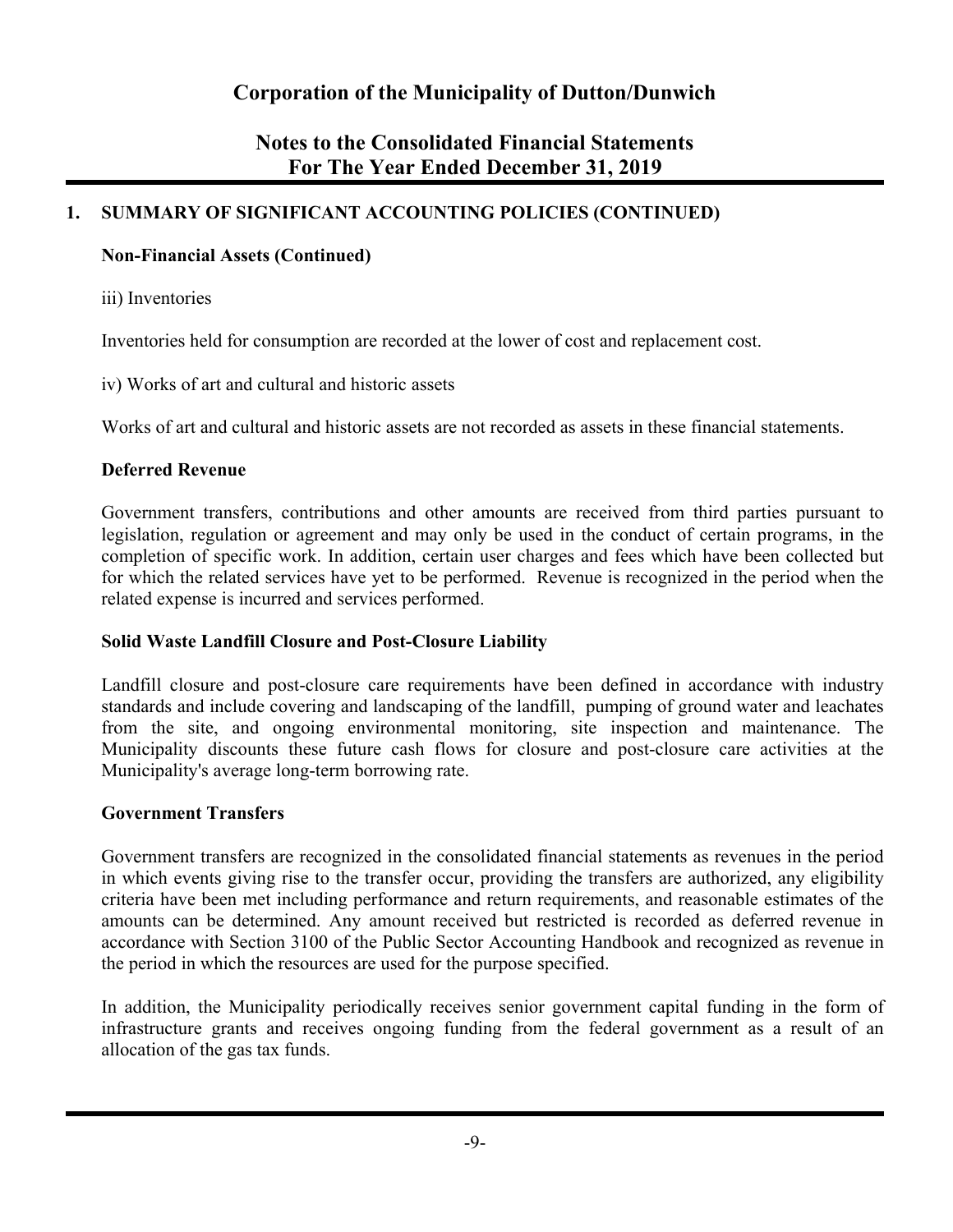## **Notes to the Consolidated Financial Statements For The Year Ended December 31, 2019**

#### **1. SUMMARY OF SIGNIFICANT ACCOUNTING POLICIES (CONTINUED)**

#### **Employee Benefit Plans**

The Municipality accounts for its participation in the Ontario Municipal Employees Retirement System (OMERS), a multi-employer public sector pension fund, as a defined contribution plan. The OMERS plan specifies the retirement benefits to be received by the employees based on the length of service and pay rates. Employee benefits include post employment benefits. Post employment benefits are subject to actuarial valuations and are accrued in accordance with the projected benefit method, prorated on service and management's best estimate of salary escalation and retirement ages of employees. Any actuarial gains and losses related to past service of employees are amortized over the expected average remaining service period.

#### **Tax Revenues**

In 2019 the Municipality received \$3,894,628 (2018 - \$3,706,245) in property tax revenues for municipal purposes. The authority to levy and collect property taxes is established under the Municipal Act 2001, the Assessment Act, the Education Act, and other legislation.

The property tax levy is determined each year through Council's approval of the annual budget. Municipal tax rates are set annually by Council for each class or type of property, in accordance with legislation and Council-approved policies, in order to raise the revenue required to meet operating budget requirements. Education tax rates are established by the Province each year in order to fund costs of education on a Province-wide basis.

Taxation revenues are recorded at the time billings are issued. Additional property tax revenue can be added throughout the year, related to new properties that become occupied, or that become subject to property tax, after the return of the annual assessment roll used for billing purposes. The Municipality may receive supplementary assessment rolls over the course of the year from MPAC that identify new or omitted assessments. Property taxes for these supplementary/omitted amounts are then billed according to the approved tax rate for the property class.

Taxation revenues in any year may also be reduced as a result of reductions in assessment value rising from assessment and/or tax appeals. Each year, an amount is identified to cover the estimated amount of revenue loss attributable to assessment appeals, tax appeals or other deficiencies in tax revenue (e.g. uncollectible amounts, write-offs, etc.).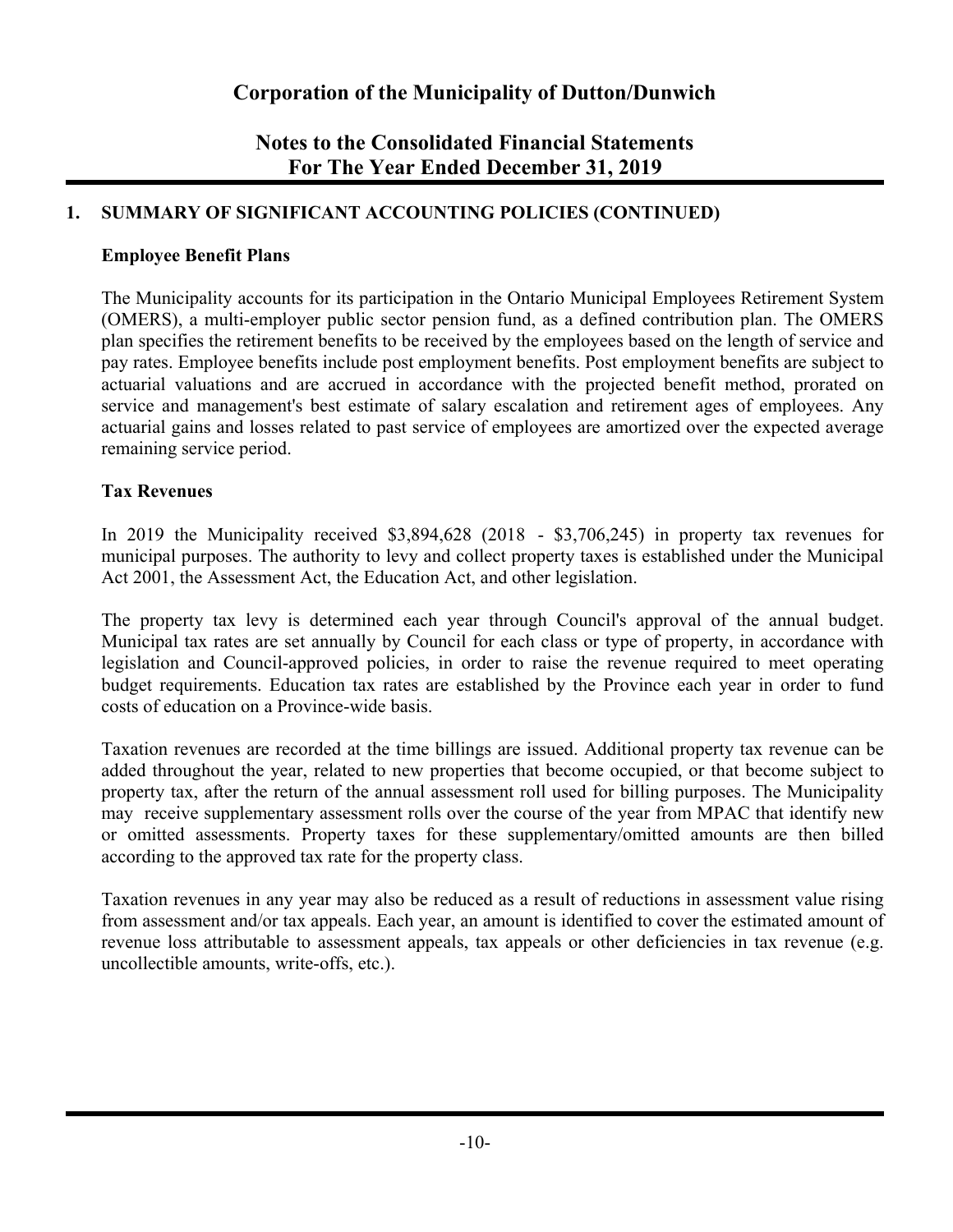## **Notes to the Consolidated Financial Statements For The Year Ended December 31, 2019**

#### **1. SUMMARY OF SIGNIFICANT ACCOUNTING POLICIES (CONTINUED)**

#### **Use of Estimates**

The preparation of consolidated financial statements in conformity with Canadian public sector accounting standards requires management to make estimates and assumptions that affect the reported amounts of assets and liabilities and disclosure of contingent assets and liabilities at the date of the financial statements, and the reported amounts of revenues and expenses during the period. Significant estimates include assumptions used in estimating provisions for accrued liabilities, allowances for vacancies, rebates and uncollectible property taxes and in performing actuarial valuations of employee future benefits.

Actual results could differ from management's best estimates as additional information becomes available in the future.

#### **Financial Instruments**

The Municipality's financial instruments and consist of cash and cash equivalents, accounts receivable, taxes receivable, accounts payable and accrued liabilities and long-term liabilities. Unless otherwise noted, it is management's opinion that the Municipality is not exposed to significant interest, currency, or credit risk arising from these consolidated financial instruments.

#### **Environmental Provisions and Contaminated Sites**

The Municipality's may be exposed to litigation or other costs of remediation due to contaminated properties in it's jurisdiction. A liability for remediation is recognized in the financial statements when an environmental standard exists, contamination exceeds the standard, the government is responsible for the remediation and a reasonable estimate of the liability can be made. As at December 31, 2019 there were no properties that the Municipality was responsible to remedy and has accrued any known liabilities and expensed all known costs (if any).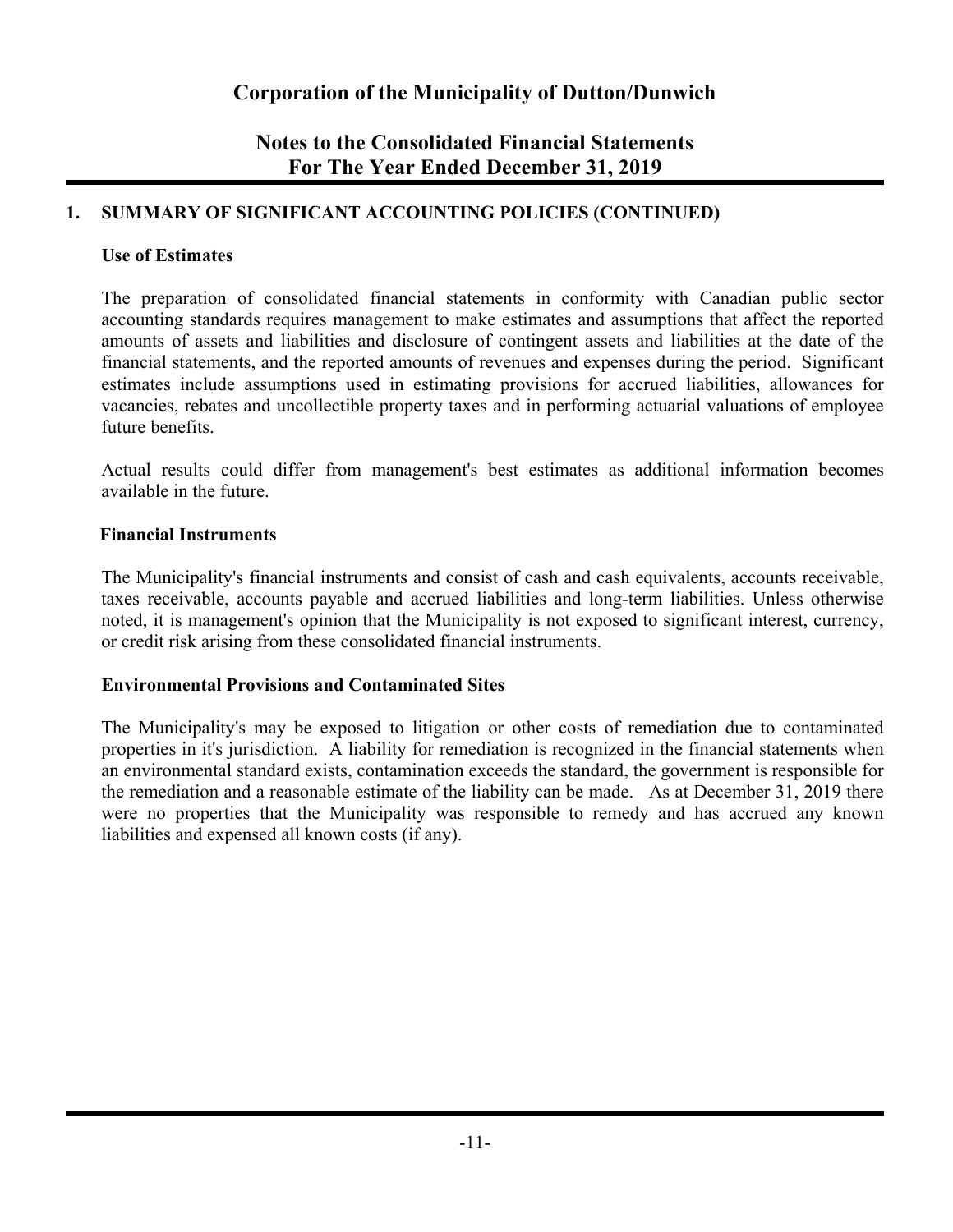## **Notes to the Consolidated Financial Statements For The Year Ended December 31, 2019**

#### **2. INVESTMENT IN ELGIN AREA PRIMARY WATER SUPPLY SYSTEM**

On January 1, 2018, the Municipality acquired approximately 1% of the Elgin Area Primary Water Supply System for \$252,000. The result of this acquisition increased the assets, liabilities and surplus of the Municipality. The 2018 increases in the financial position were as follows:

| Accounts receivable                                                                                               | 114,149    |
|-------------------------------------------------------------------------------------------------------------------|------------|
| Prepaids                                                                                                          | 1,010      |
| Accounts payable                                                                                                  | (29, 876)  |
| Long-term debt                                                                                                    | (188, 195) |
| Increase in net financial debt                                                                                    | (102, 912) |
| Tangible capital assets, water infrastructure, cost<br>Tangible capital assets, water infrastructure, accumulated | 991,570    |
| amortization                                                                                                      | (233,952)  |
| Increase in tangible capital assets                                                                               | 757,618    |
| Accumulated surplus                                                                                               | 654,706    |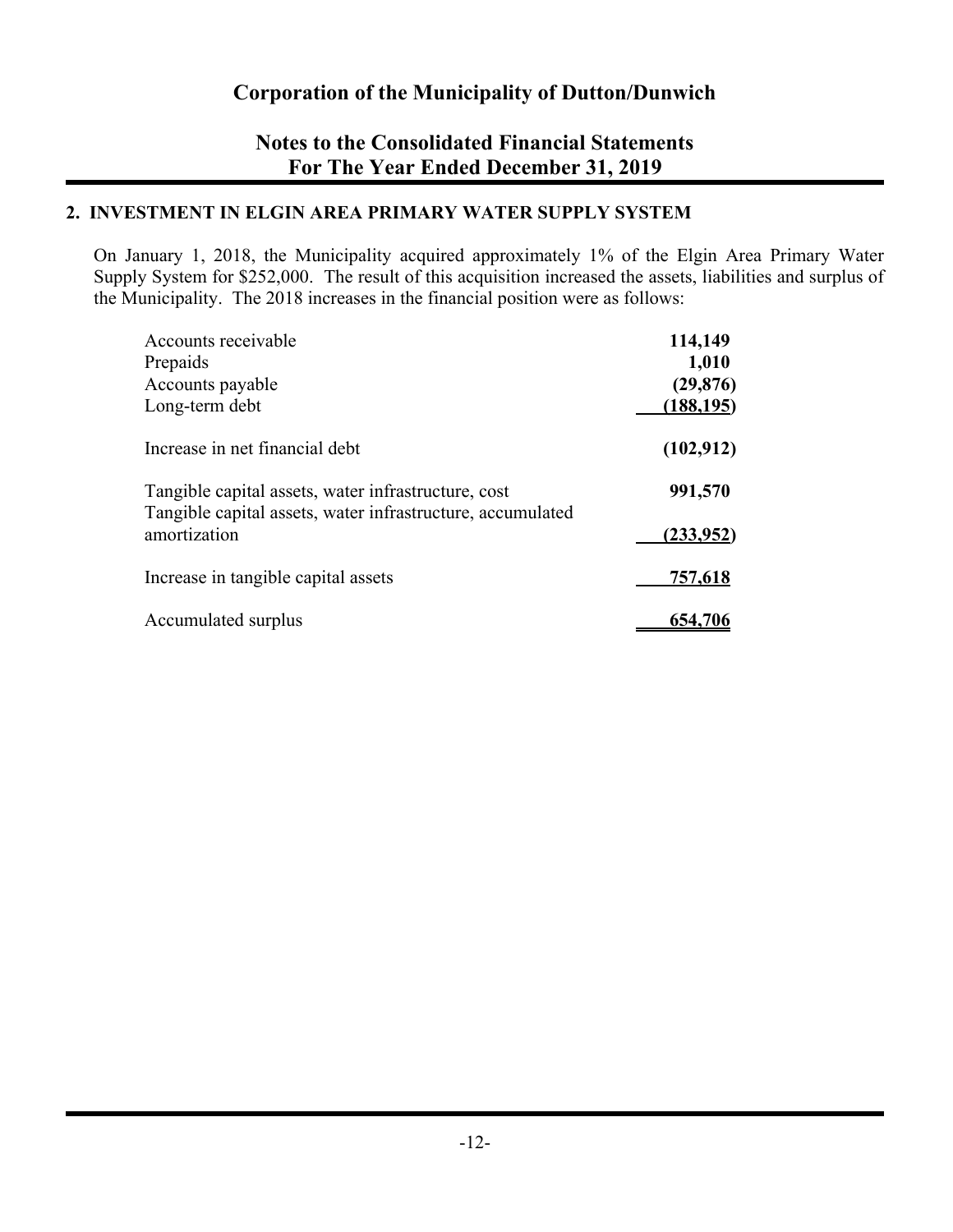## **Notes to the Consolidated Financial Statements For The Year Ended December 31, 2019**

#### **3. TAXES RECEIVABLE**

|                                        | 2019<br>$\mathbf{s}$ | 2018<br>$\mathcal{S}$ |
|----------------------------------------|----------------------|-----------------------|
| Current taxes receivable               | 518,052              | 585,724               |
| Arrears taxes receivable               | 292,865              | 244,061               |
| Penalties and interest                 | 56,801               | 39,686                |
|                                        | 867,718              | 869,471               |
| <b>ACCOUNTS RECEIVABLE</b><br>4.       |                      |                       |
|                                        | 2019                 | 2018                  |
|                                        | $\mathbf{s}$         | $\mathbb{S}$          |
| Trade and other                        | 381,121              | 387,603               |
| Water and sewer receivables            | 399,557              | 424,132               |
| HST receivable                         | 154,920              | 112,209               |
| Other municipalities and school boards | 130,371              | 116,721               |
| Provincial funding                     | 235,125              | 132,812               |
|                                        | 1,301,094            | .173,477              |

#### **5. LOAN RECEIVABLE**

The Municipality has issued a loan in the amount of \$158,978, at 3% per annum, due in annual blended instalments of principal and interest of \$34,714 due August 2022.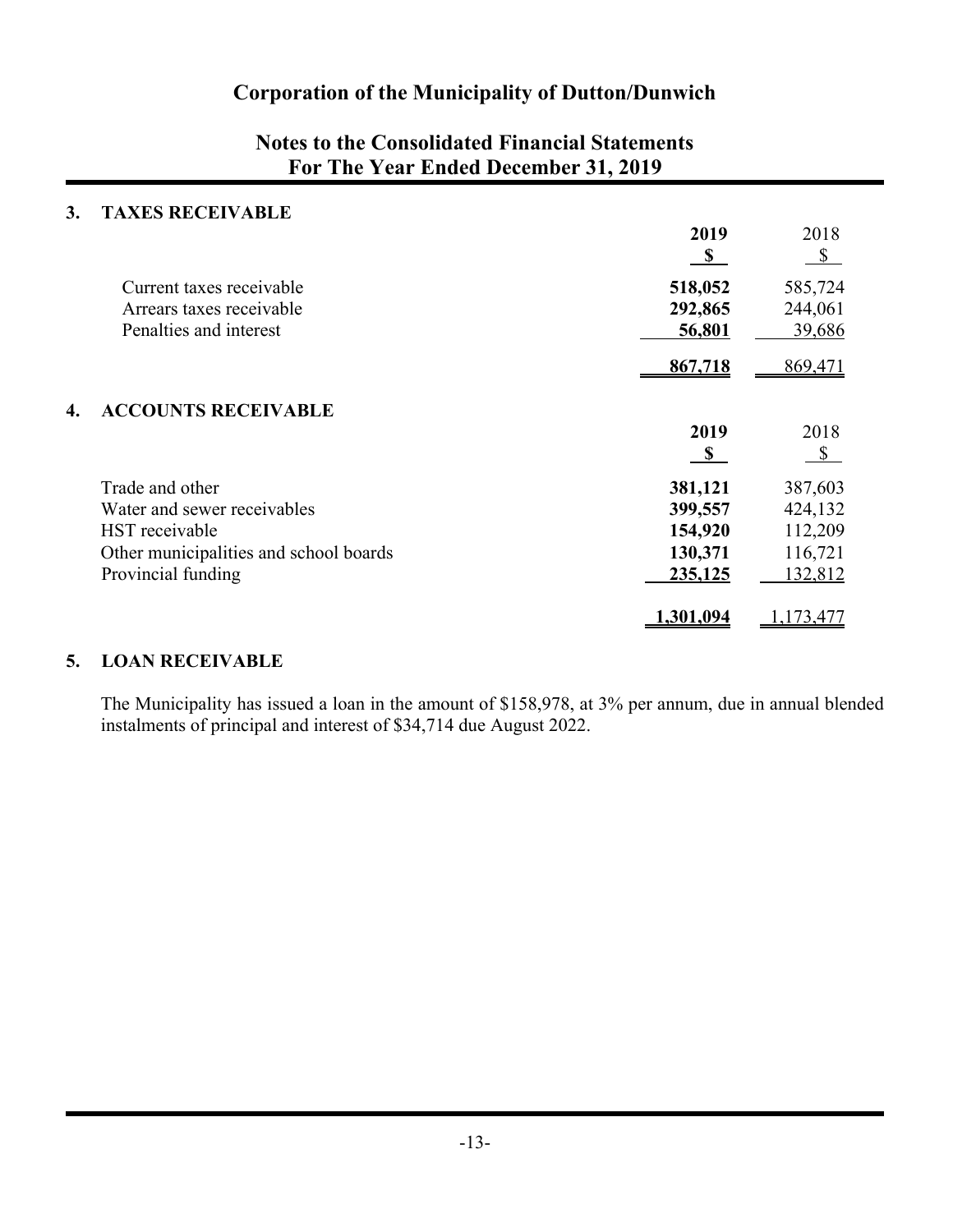## **Notes to the Consolidated Financial Statements For The Year Ended December 31, 2019**

## **6. TANGIBLE CAPITAL ASSETS**

| December 31, 2019                       |            |              |            |                      |
|-----------------------------------------|------------|--------------|------------|----------------------|
| Cost                                    | Opening    | Additions    | Disposals  | Ending               |
| Infrastructure                          |            |              |            |                      |
| Linear - Roadways                       | 7,499,048  | 387,947      | (21, 846)  | 7,865,149            |
| Linear - Water Services                 | 20,433,363 | 308,817      | (21, 540)  | 20,720,640           |
| Linear - Waste Water                    | 4,653,172  |              |            | 4,653,172            |
| <b>Bridges</b>                          | 2,950,997  | 641,615      | (362,700)  | 3,229,912            |
| <b>Infrastructure Total</b>             | 35,536,580 | 1,338,379    | (406, 086) | 36,468,873           |
|                                         |            |              |            |                      |
| <b>General</b>                          |            |              |            |                      |
| Land                                    | 2,429,143  |              | (100, 172) | 2,328,971            |
| Land Improvements                       | 270,670    | 157,011      |            | 427,681              |
| Building                                |            | 38,810       |            | 9,263,594            |
|                                         | 9,224,784  |              |            |                      |
| Machinery and Equipment                 | 1,452,342  | 171,887      |            | 1,624,229            |
| Vehicles                                | 3,588,890  | 381,225      | (310, 182) | 3,659,933            |
| <b>General Total</b>                    | 16,965,829 | 748,933      | (410, 354) | 17,304,408           |
| <b>Total Cost</b>                       | 52,502,409 | 2,087,312    | (816, 440) | 53,773,281           |
| <b>Accumulated Amortization</b>         | Opening    | Amortization | Disposals  | Ending               |
| <b>Infrastructure</b>                   |            |              |            |                      |
| Linear - Roadways                       | 3,823,031  | 280,336      | (21, 846)  | 4,081,521            |
| Linear - Water Services                 | 4,557,531  | 354,306      | (20, 726)  | 4,891,111            |
| Linear - Waste Water                    | 1,117,841  | 56,778       |            | 1,174,619            |
| <b>Bridges</b>                          | 1,099,982  | 35,788       | (172, 286) | 963,484              |
| <b>Infrastructure Total</b>             | 10,598,385 | 727,208      | (214, 858) | 11,110,735           |
|                                         |            |              |            |                      |
| General                                 |            |              |            |                      |
| Land Improvements                       | 28,146     | 18,483       |            | 46,629               |
| <b>Building</b>                         | 4,662,876  | 197,987      |            | 4,860,863            |
| Machinery and Equipment                 | 597,183    | 92,156       |            | 689,339              |
| Vehicles                                | 1,870,765  | 212,471      | (271, 717) | 1,811,519            |
| <b>General Total</b>                    | 7,158,970  | 521,097      | (271, 717) | 7,408,350            |
| <b>Total Accumulated Amortization</b>   | 17,757,355 | 1,248,305    | (486, 575) | 18,519,085           |
|                                         |            |              |            |                      |
| <b>Net Book Value</b><br>Infrastructure | Opening    |              |            | Ending               |
| Linear - Roadways                       | 3,676,017  |              |            | 3,783,628            |
| Linear - Water Services                 | 15,875,832 |              |            | 15,829,529           |
| Linear - Waste Water                    | 3,535,331  |              |            | 3,478,553            |
| Utility infrastructure                  | 1,851,015  |              |            | 2,266,428            |
|                                         | 24,938,195 |              |            | 25,358,138           |
| General                                 |            |              |            |                      |
| Land                                    | 2,429,143  |              |            |                      |
| Land Improvements                       | 242,524    |              |            | 2,328,971<br>381,052 |
|                                         | 4,561,908  |              |            | 4,402,731            |
| <b>Building</b>                         |            |              |            |                      |
| Machinery and Equipment                 | 855,159    |              |            | 934,890              |
| Vehicles                                | 1,718,125  |              |            | 1,848,414            |
|                                         | 9,806,859  |              |            | 9,896,058            |
| <b>Total Net Book Value</b>             | 34,745,054 |              |            | 35,254,196           |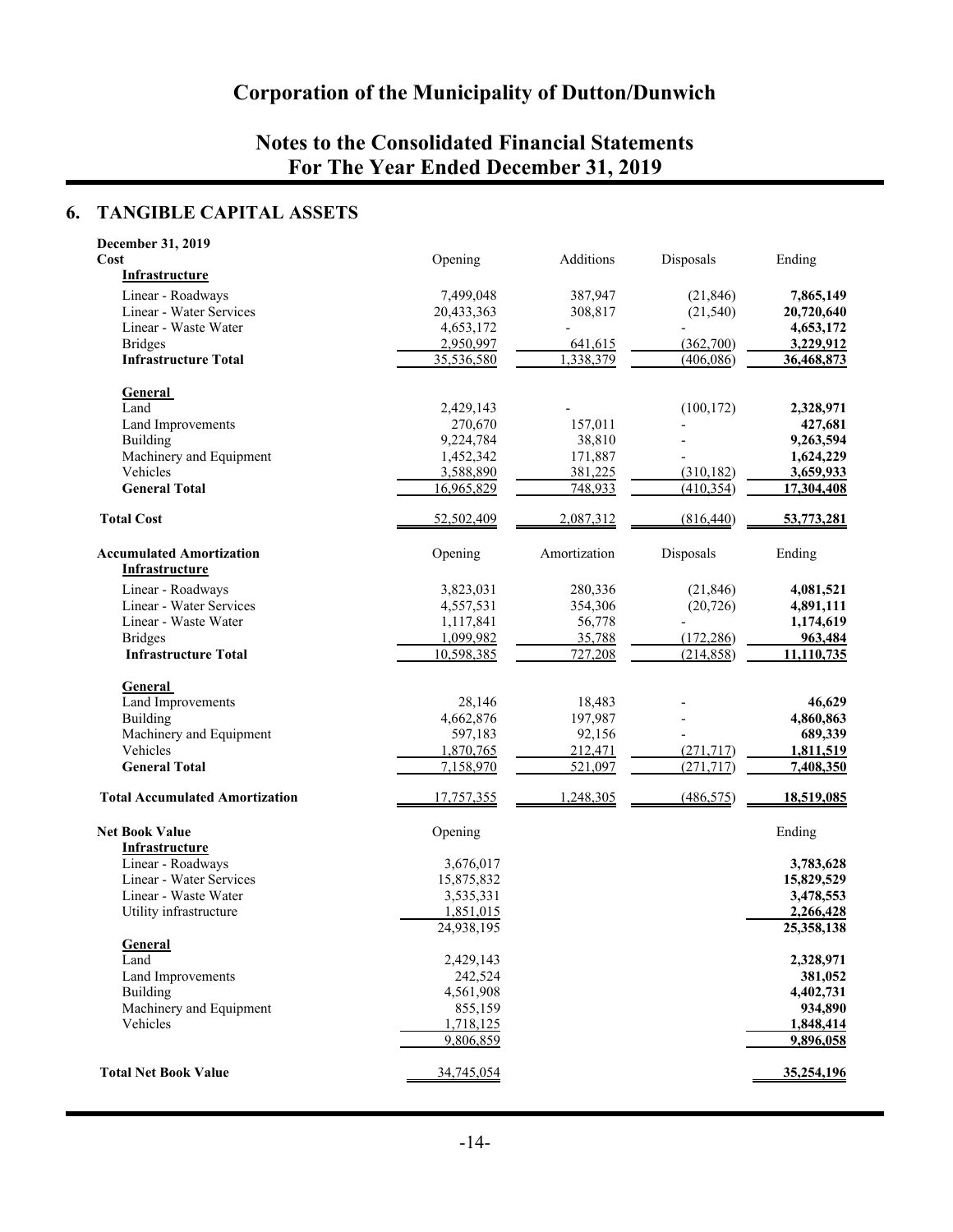## **Notes to the Consolidated Financial Statements For The Year Ended December 31, 2019**

## **6. TANGIBLE CAPITAL ASSETS (CONTINUED)**

| December 31, 2018                     |            |              |           |            |
|---------------------------------------|------------|--------------|-----------|------------|
| Cost                                  | Opening    | Additions    | Disposals | Ending     |
| Infrastructure                        |            |              |           |            |
| Linear - Roadways                     | 7,112,353  | 453,607      | (66, 912) | 7,499,048  |
| Linear - Water Services               | 19,060,192 | 399,827      | 973,344   | 20,433,363 |
| Linear - Waste Water                  | 4,653,172  |              |           | 4,653,172  |
|                                       | 2,896,387  |              |           |            |
| <b>Bridges</b>                        |            | 54,610       |           | 2,950,997  |
| <b>Infrastructure Total</b>           | 33,722,104 | 908,044      | 906,432   | 35,536,580 |
|                                       |            |              |           |            |
| <b>General</b>                        |            |              |           |            |
| Land                                  | 2,319,641  | 109,502      |           | 2,429,143  |
| Land Improvements                     | 270,670    |              |           | 270,670    |
| <b>Building</b>                       | 9,145,423  | 79,361       |           | 9,224,784  |
| Machinery and Equipment               | 1,359,129  | 93,213       |           | 1,452,342  |
| Vehicle                               | 3,521,904  | 88,939       | (21, 953) | 3,588,890  |
| <b>General Total</b>                  | 16,616,767 | 371,015      | (21,953)  | 16,965,829 |
|                                       |            |              |           |            |
| <b>Total Cost</b>                     | 50,338,871 | 1,279,059    | 884,479   | 52,502,409 |
| <b>Accumulated Amortization</b>       | Opening    | Amortization | Disposals | Ending     |
| <b>Infrastructure</b>                 |            |              |           |            |
| Linear - Roadways                     | 3,611,969  | 255,699      | (44, 637) | 3,823,031  |
| Linear - Water Services               | 3,989,974  | 351,835      | 215,722   | 4,557,531  |
| Linear - Waste Water                  | 1,061,063  | 56,778       |           | 1,117,841  |
| <b>Bridges</b>                        |            | 35,344       |           | 1,099,982  |
| <b>Infrastructure Total</b>           | 1,064,638  |              | 171,085   |            |
|                                       | 9,727,644  | 699,656      |           | 10,598,385 |
|                                       |            |              |           |            |
| <b>General</b>                        |            |              |           |            |
| Land Improvements                     | 14,884     | 13,262       |           | 28,146     |
| <b>Building</b>                       | 4,471,591  | 191,285      |           | 4,662,876  |
| Machinery and Equipment               | 509,817    | 87,366       |           | 597,183    |
| Vehicle                               | 1,677,736  | 207,303      | (14,274)  | 1,870,765  |
| <b>General Total</b>                  | 6,674,028  | 499,216      | (14,274)  | 7,158,970  |
| <b>Total Accumulated Amortization</b> | 16,401,672 | 1,198,872    | 156,811   | 17,757,355 |
|                                       |            |              |           |            |
| <b>Net Book Value</b>                 | Opening    |              |           | Ending     |
| <b>Infrastructure</b>                 |            |              |           |            |
| Linear - Roadways                     | 3,500,384  |              |           | 3,676,017  |
| Linear - Water Services               |            |              |           |            |
|                                       | 15,070,218 |              |           | 15,875,832 |
| Linear - Waste Water                  | 3,592,109  |              |           | 3,535,331  |
| Utility infrastructure                | 1,831,749  |              |           | 1,851,015  |
|                                       | 23,994,460 |              |           | 24,938,195 |
| General                               |            |              |           |            |
| Land                                  | 2,319,641  |              |           | 2,429,143  |
| Land improvements                     | 255,786    |              |           | 242,524    |
| <b>Building</b>                       | 4,673,832  |              |           | 4,561,908  |
| Machinery and Equipment               | 849,312    |              |           | 855,159    |
| Vehicles                              | 1,844,168  |              |           | 1,718,125  |
|                                       | 9,942,739  |              |           | 9,806,859  |
| <b>Total Net Book Value</b>           | 33,937,199 |              |           | 34,745,054 |
|                                       |            |              |           |            |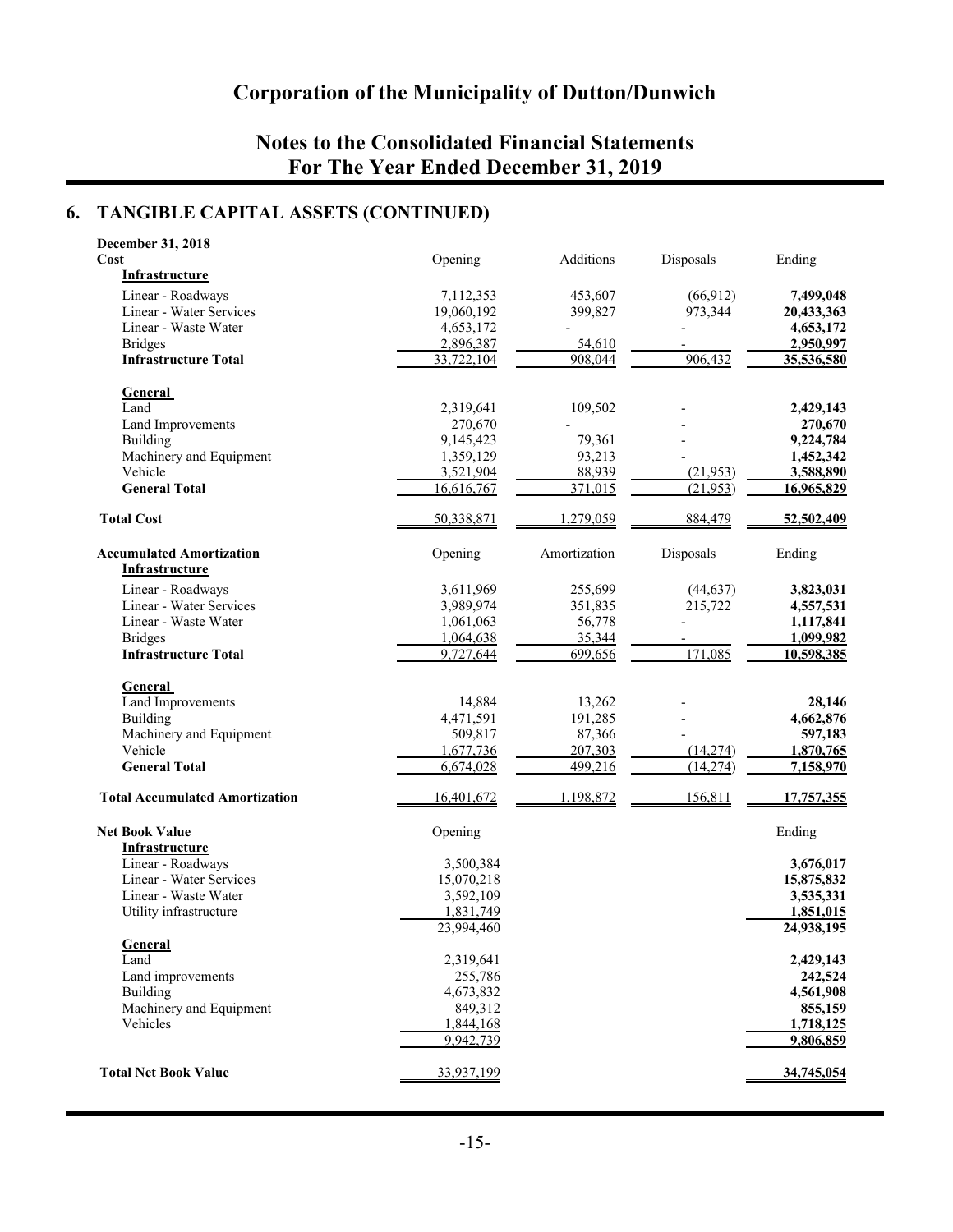## **Notes to the Consolidated Financial Statements For The Year Ended December 31, 2019**

#### **7. BANK INDEBTEDNESS**

The Municipality has available a \$2,300,000 overdraft facility. This facility bears interest at the bank prime rate (December 31, 2019 - 2.45%). At year-end the Municipality had drawn \$nil (2018 - \$nil) on this facility.

#### **8. LANDFILL CLOSURE AND POST-CLOSURE LIABILITY**

The Ontario Environmental and Protection Act sets out regulatory requirements to properly close and maintain all active and inactive landfill sites. Under environmental law, there is a requirement for closure and post-closure care of solid waste landfill sites.

The total undiscounted closure and post-closure care costs at December 31, 2019 are estimated to be \$2 million (2018 - \$2 million).

The estimated liability of \$166,562 (2018 - \$162,561) represents the sum of the discounted future cash flows for closure and post-closure care activities discounted at the Municipality's current long term borrowing rate of 4.0%. The estimated remaining capacity of the Municipality site is approximately 230,000 (2018 - 230,000) cubic metres, which will be filled in 60 years (2018 - 61 years). Post-closure care is estimated to continue for a period of 25 years.

The liability is expected to be funded through budget allocation to a landfill reserve over the remaining life of the landfill.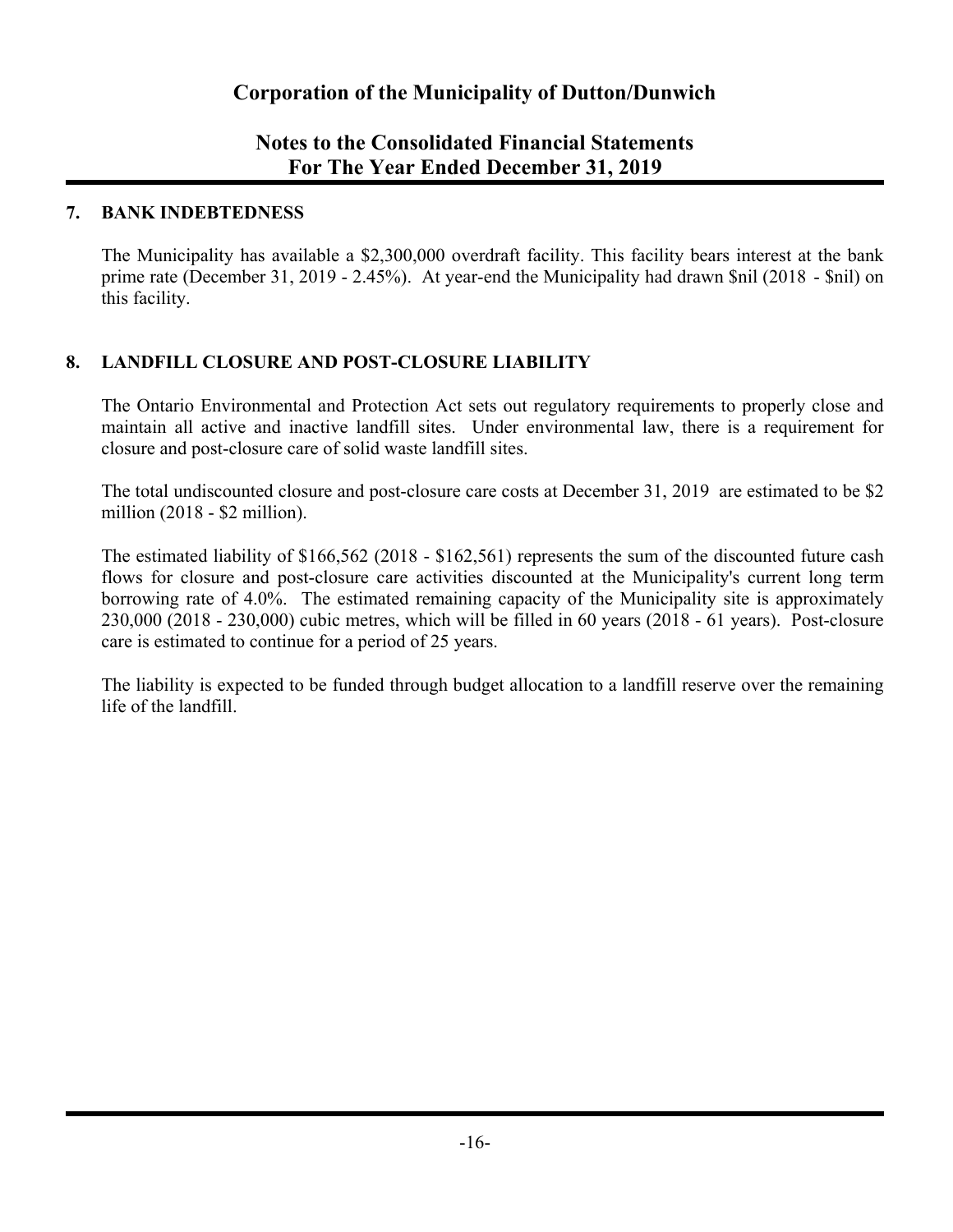## **Notes to the Consolidated Financial Statements For The Year Ended December 31, 2019**

#### **9. DEFERRED REVENUE**

A requirement of the public sector accounting principles of the Canadian Institute of Chartered Accountants, is that obligatory reserve funds be reported as deferred revenue. This requirement is in place as provincial legislation restricts how these funds may be used and under certain circumstances these funds may possibly be refunded. The balances in the obligatory reserve funds of the Municipality are summarized below, in addition to other deferred revenues:

| 2019    | 2018          |
|---------|---------------|
|         | $\mathcal{S}$ |
|         |               |
| 6,500   | 3,500         |
| 76,887  | 113,220       |
| 5,689   | 8,077         |
| 89,076  | 124,797       |
| 401,898 | 357,487       |
|         | 482,284       |
|         | 490,974       |

#### **10. TRUST FUNDS**

Trust funds administered by the Municipality amounting to \$43,737 (2018 - \$42,756) have not been included in the Consolidated Statement of Financial Position nor have their operations been included in the Consolidated Statement of Operations.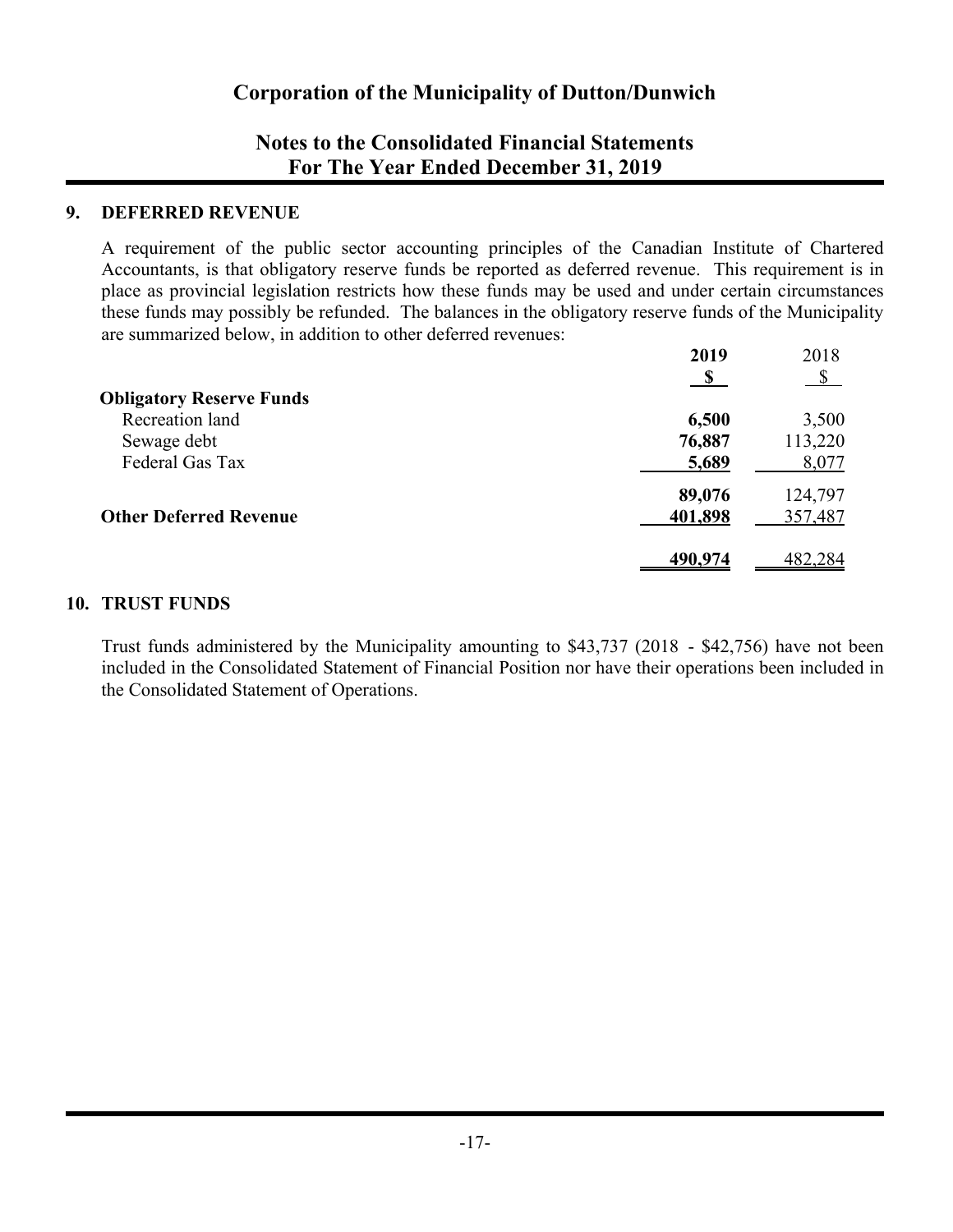## **Notes to the Consolidated Financial Statements For The Year Ended December 31, 2019**

#### **11. NET LONG-TERM LIABILITIES**

a) The balance of net long-term liabilities reported on the Consolidated Statement of Financial Position consists of the following:

|                                                                                              |                       |                    |                              |                       |                       | 2019<br>$\mathbf{s}$             | 2018<br>\$             |  |
|----------------------------------------------------------------------------------------------|-----------------------|--------------------|------------------------------|-----------------------|-----------------------|----------------------------------|------------------------|--|
| Long-term liabilities incurred by the Municipality and<br>outstanding at the end of the year |                       |                    |                              |                       |                       | 4,059,187                        | 4,617,526              |  |
| Long-term liabilities assumed through consolidation by the<br>Municipality                   |                       |                    |                              |                       |                       | 131,970                          | 155,539                |  |
| Tile drainage loans assumed by individuals                                                   |                       |                    |                              |                       |                       | (69, 292)                        | (38, 388)              |  |
| Total long-term liabilities at the end of the year                                           |                       |                    |                              |                       |                       | 4,121,865<br>4,734,677           |                        |  |
| b) Principal repayments are summarized as follows:                                           |                       |                    |                              |                       |                       |                                  |                        |  |
| Recoverable from:                                                                            | 2020<br>$\mathcal{S}$ | 2021<br>S          | 2022<br>$\sqrt{\frac{2}{2}}$ | 2023<br>$\mathcal{S}$ | 2024<br>$\mathcal{S}$ | Beyond<br>$\mathbf{\mathcal{L}}$ | Total<br>$\mathcal{S}$ |  |
| General tax revenue<br>User charges                                                          | 209,442<br>370,017    | 208,841<br>215,028 | 192,039<br>175,642           | 197,947<br>167,917    | 185,646<br>128,403    | 1,192,798<br>878,145             | 2,186,713<br>1,935,152 |  |
|                                                                                              | 579,459               | 423,869            | 367,681                      | 365,864               | 314,049               | 2,070,943                        | 4,121,865              |  |

- c) The Municipality has an annual debt repayment limit of \$890,265 as of January 1, 2019;
- d) Interest rates range from 2.11% to 8.85%. Interest expense on long-term liabilities in 2019 amounted to \$145,514 (2018 - \$151,926);
- e) The Municipality is contingently liable for municipality debt with respect to tile drainage loans. The total amount outstanding as at December 31, 2019 is \$69,292 (2018 - \$38,388) and is not recorded on the Consolidated Statement of Financial Position;
- f) Subsequent to the year end, the Municipality obtained \$605,567 in long-term debt to fund capital asset additions in 2019. This new debt will consist of \$281,565 to be repaid over 10 years and \$324,002 to be repaid over 15 years.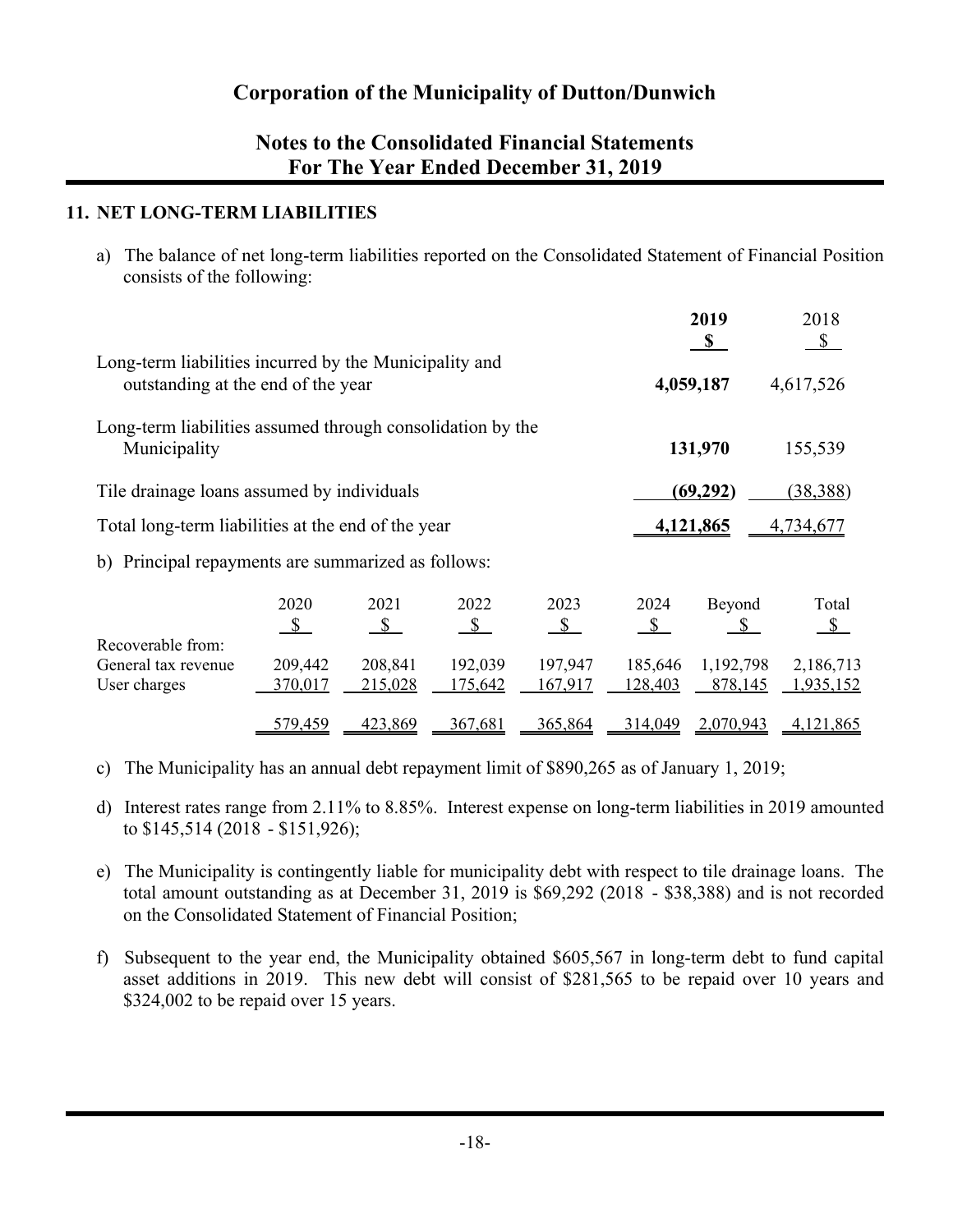## **Notes to the Consolidated Financial Statements For The Year Ended December 31, 2019**

#### **12. ACCUMULATED SURPLUS**

The accumulated surplus consists of individual fund surplus/(deficit), reserves and amounts invested in tangible capital assets as follows:

|                                                      | 2019              | 2018         |
|------------------------------------------------------|-------------------|--------------|
|                                                      | $\mathbf S$       | $\mathbb{S}$ |
| <b>SURPLUS (DEFICIT)</b>                             |                   |              |
| General revenue fund                                 | (10, 949)         | (34, 673)    |
| Benefiting land owners                               | (430, 927)        | (671, 441)   |
| Invested in tangible capital assets                  | 35,254,197        | 34,745,054   |
| Unfunded capital                                     | (777, 137)        | (130, 491)   |
| Reserves                                             | 1,452,502         | 1,531,124    |
|                                                      | 35,487,686        | 35,439,573   |
| <b>AMOUNTS TO BE RECOVERED</b>                       |                   |              |
| Landfill costs                                       | (166, 562)        | (162, 561)   |
| Net long-term liabilities                            | (4,121,865)       | (4,734,677)  |
|                                                      | (4, 288, 427)     | (4,897,238)  |
| <b>ACCUMULATED SURPLUS</b>                           | <u>31,199,259</u> | 30,542,335   |
| <b>RESERVES</b>                                      |                   |              |
| Reserves set aside for specific purposes by Council: |                   |              |
| Working capital                                      | 264,232           | 264,231      |
| Election purposes                                    | 5,774             |              |
| Fire purposes                                        | 176,988           | 146,988      |
| Roadway purposes                                     | 168,908           | 168,908      |
| Sewage purposes                                      | (30, 890)         | (63, 447)    |
| Waterworks purposes                                  | 146,273           | 203,178      |
| Landfill purposes                                    | 10,000            | 10,000       |
| Recreation purposes                                  | 130,771           | 277,105      |
| Tri-county water system                              | 180,608           | 180,608      |
| Other purposes                                       | 25,412            | 25,513       |
| Consolidated water reserves                          | 374,426           | 318,040      |
| Total reserves                                       | 1,452,502         | 1,531,124    |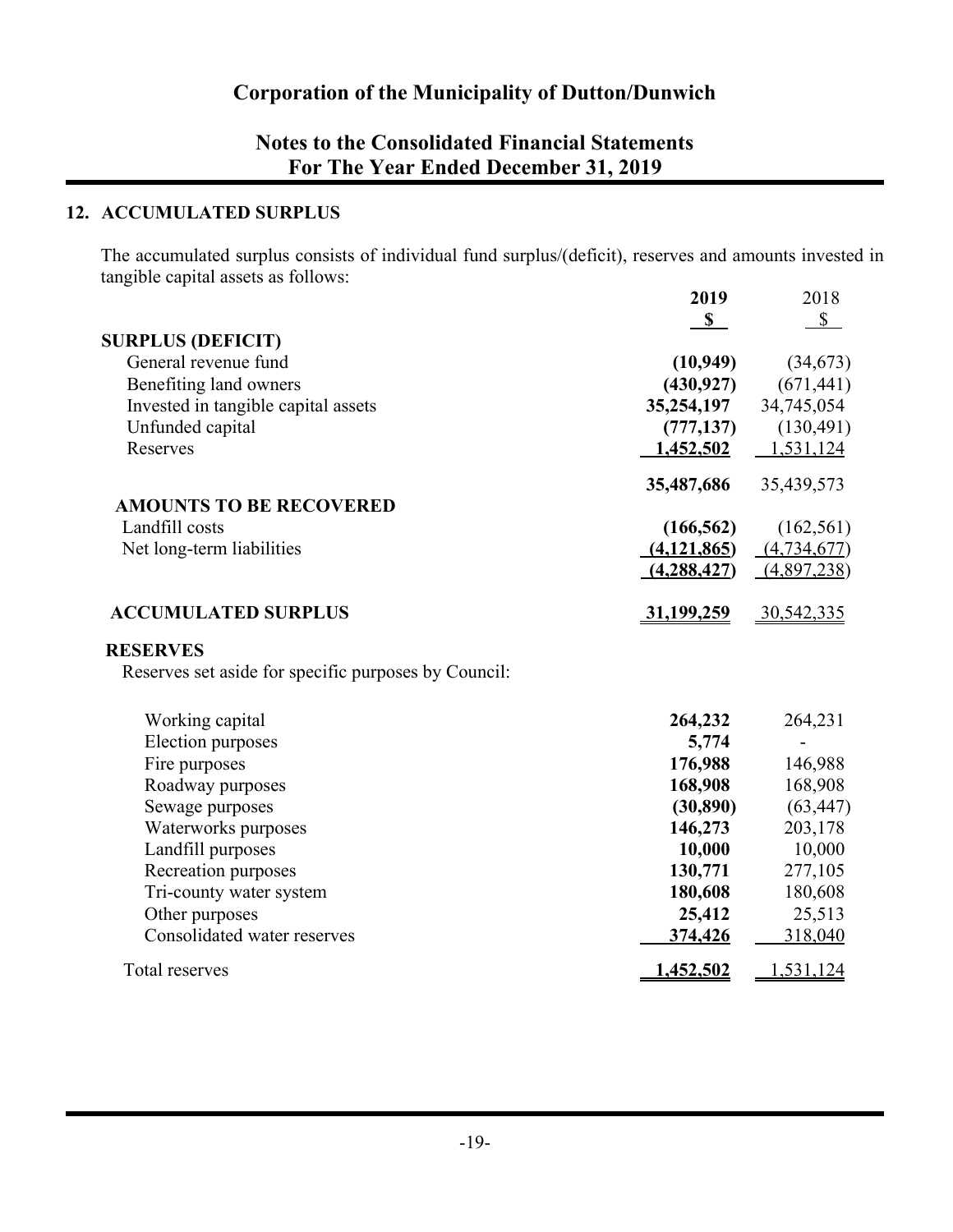## **Notes to the Consolidated Financial Statements For The Year Ended December 31, 2019**

#### **13. PENSION AGREEMENTS**

The Municipality makes contributions to the Ontario Municipal Employees Retirement Fund (OMERS), which is a multi-employer plan, on behalf of its staff. The plan is a defined benefit plan which specifies the amount of the retirement benefit to be received by the employees based on the length of service and rates of pay. Each year, an independent actuary determines the funding status of OMERS Primary Pension Plan (the Plan) by comparing the actuarial value of invested assets to the estimated present value of all pension benefits the members have earned to date. The most recent actuarial valuation of the Plan was conducted December 31, 2019, and the results of this valuation disclosed actuarial liabilities of \$106.4 billion in respect of benefits accrued for service with actuarial assets at that date of \$103 billion leaving an actuarial deficit of \$3.4 billion.

Since any surpluses or deficits are a joint responsibility of all Ontario municipalities and their employees, the Municipality does not recognize any share of the OMERS Pension surplus or deficit in these consolidated financial statements.

The amount contributed to OMERS for 2019 was \$154,486 (2018 - \$144,101).

#### **14. OPERATION OF THE COUNTY OF ELGIN AND SCHOOL BOARDS**

During 2019, requisitions were made by the County of Elgin and the school boards requiring the Municipality to collect property taxes and payments in lieu of property taxes on their behalf. The amounts collected and remitted are summarized below:

|                                                | <b>School</b><br><b>Boards</b><br>2019 | County<br>2019       | School<br><b>Boards</b><br>2018 | County<br>2018       |
|------------------------------------------------|----------------------------------------|----------------------|---------------------------------|----------------------|
| Taxation<br>Share of payments in lieu of taxes | 884,272<br>90,586                      | 2,815,585<br>106,054 | 862,268<br>94,390               | 2,639,955<br>102,584 |
| Amounts requisitioned                          | 974,858                                | 2,921,639            | 956,658                         | 2,742,539            |

#### **15. CONTINGENT LIABILITIES**

From time to time, the Municipality is subject to claims and other lawsuits that arise in the ordinary course of business. These claims may be covered by the Municipality's insurance up to a maximum amount per occurrence. In the opinion of management, any litigation, if successful would not have a material impact on the financial position of the Municipality.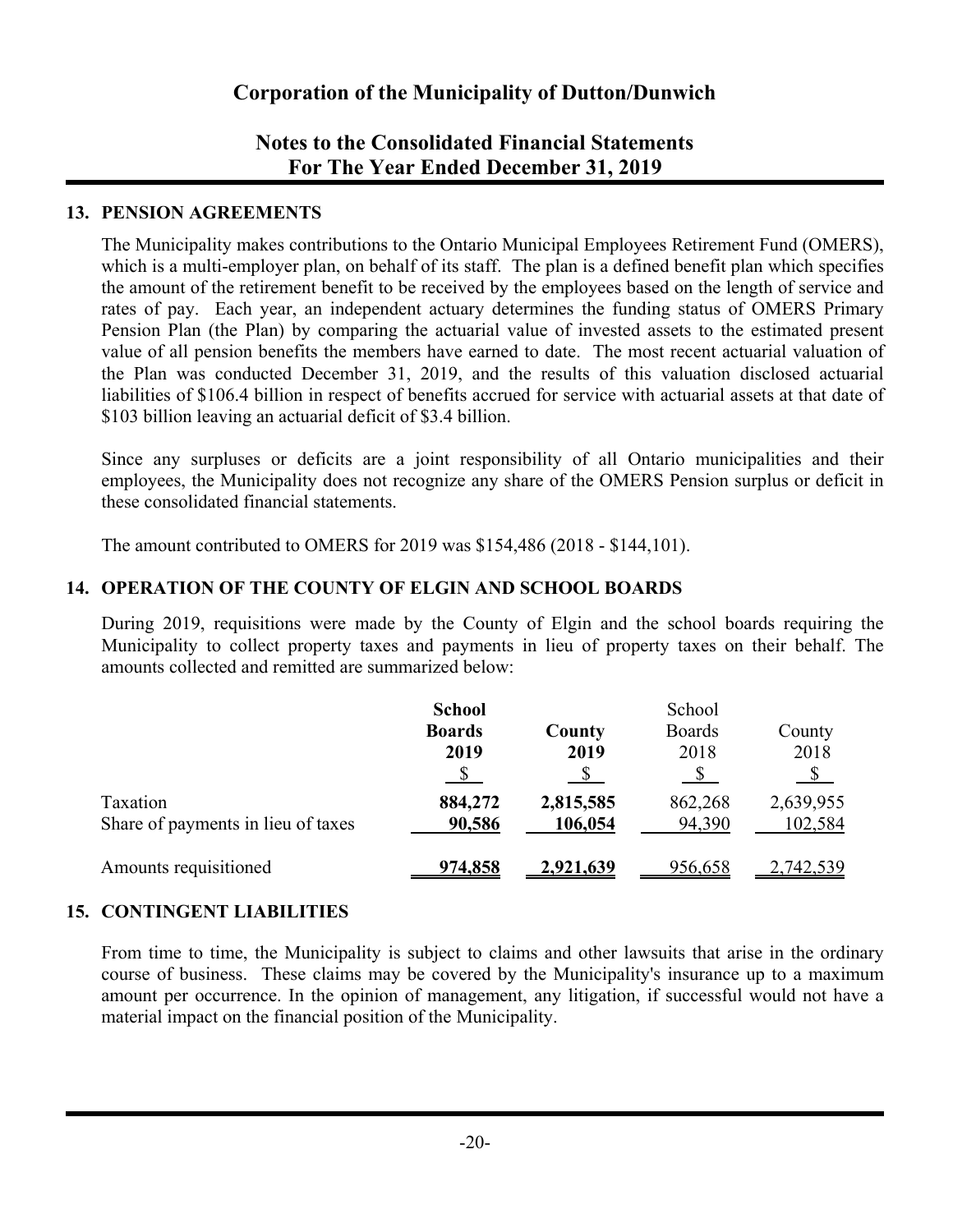## **Notes to the Consolidated Financial Statements For The Year Ended December 31, 2019**

#### **16. BUDGET FIGURES**

The operating budget approved by the council of the Municipality for 2019 is reflected on the consolidated statement of operations. Budget figures have been reclassified for the purposes of these financial statements to comply with PSAB reporting requirements. These adjustments include reserve transfers, capital expenditures, amortization and debt financing and repayment.

|                                  | Approved      |              | <b>PSAB</b>   |
|----------------------------------|---------------|--------------|---------------|
|                                  | <b>Budget</b> | Adjustments  | <b>Budget</b> |
|                                  | $\mathbb{S}$  | $\mathbb{S}$ | $\mathbb{S}$  |
| <b>REVENUES</b>                  |               |              |               |
| Property taxation                | 3,717,799     |              | 3,717,799     |
| Taxation from other governments  | 159,166       |              | 159,166       |
| User charges and other           | 2,216,723     | 467,197      | 2,683,920     |
| Government transfers:            |               |              |               |
| Federal                          | 10,000        | 243,032      | 253,032       |
| Provincial                       | 542,163       | 774,356      | 1,316,519     |
| Other municipalities             | 520,369       |              | 520,369       |
| Penalties and interest on taxes  | 120,000       |              | 120,000       |
| Local improvement levies         | 82,767        |              | 82,767        |
| Other                            | 6,100         |              | 6,100         |
| <b>Total Revenues</b>            | 7,375,087     | 1,484,585    | 8,859,672     |
| <b>EXPENSES</b>                  |               |              |               |
| General government               | 1,037,704     | 21,485       | 1,059,189     |
| Fire and police protection       | 853,922       | 49,940       | 903,862       |
| Other protective services        | 163,873       |              | 163,873       |
| <b>Transportation services</b>   | 2,041,637     | 313,094      | 2,354,731     |
| Waterworks and sewer             | 1,675,042     | 606,348      | 2,281,390     |
| Garbage collection and disposal  | 436,474       | (2,032)      | 434,442       |
| Health services                  | 267,309       | 6,600        | 273,909       |
| Recreation and cultural services | 466,768       | 67,340       | 534,108       |
| Planning and zoning              | 67,576        |              | 67,576        |
| Agriculture                      | 168,121       |              | 168,121       |
| Reserve transfers                | 196,661       | (196, 661)   |               |
| <b>Total Expenses</b>            | 7,375,087     | 866,114      | 8,241,201     |
| <b>BUDGETED ANNUAL SURPLUS</b>   |               | 618,471      | 618,471       |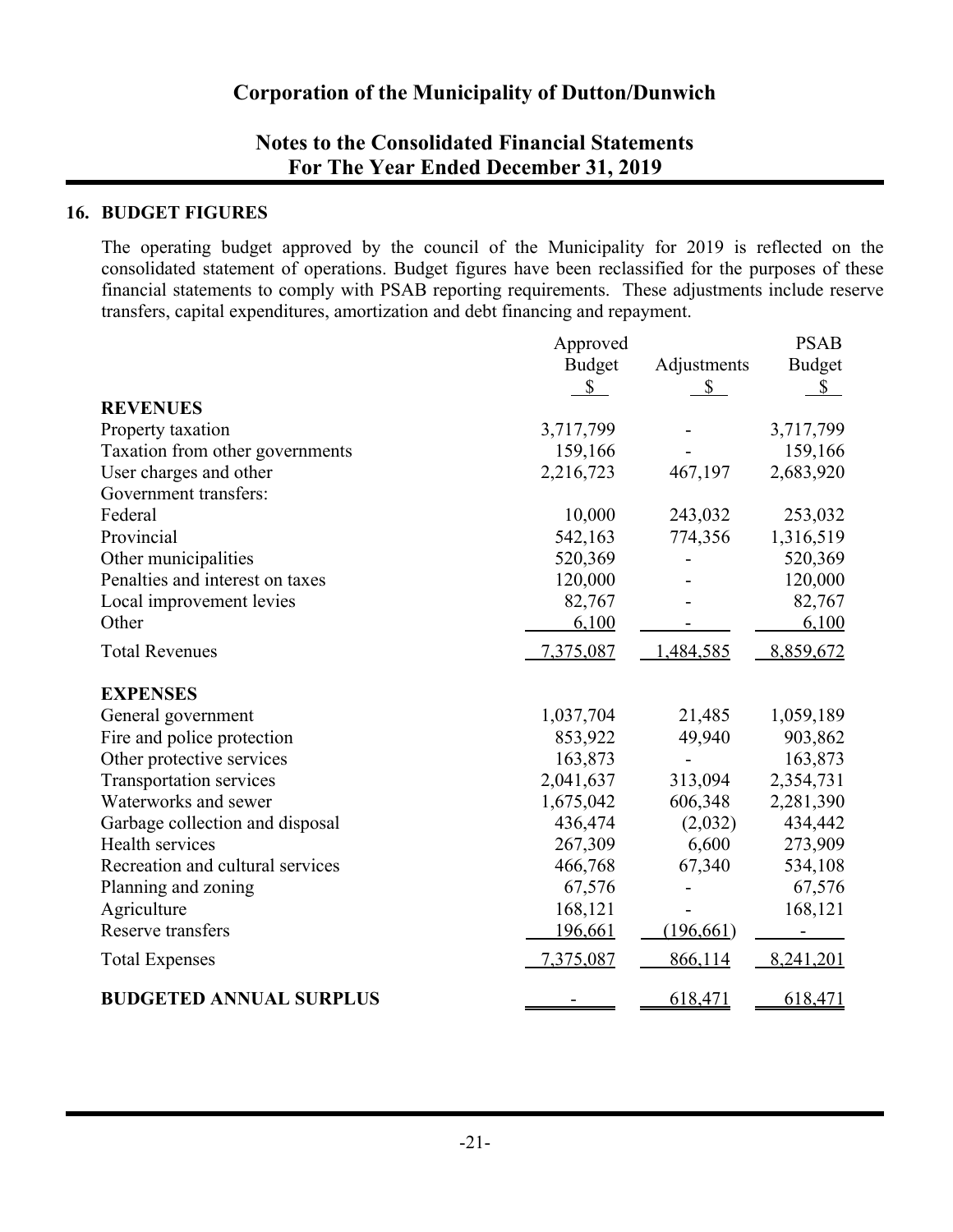## **Notes to the Consolidated Financial Statements For The Year Ended December 31, 2019**

| 17. SUPPLEMENTARY INFORMATION:                                       |              |               |
|----------------------------------------------------------------------|--------------|---------------|
|                                                                      | 2019         | 2018          |
|                                                                      | $\mathbf{s}$ | $\mathcal{S}$ |
| [a] Current fund expenditures by object:                             |              |               |
| Salaries, wages and employee benefits                                | 2,612,815    | 2,511,994     |
| Long-term debt interest expense                                      | 145,514      | 151,926       |
| Materials and supplies                                               | 3,377,394    | 3,865,366     |
| Contracted services                                                  | 1,089,477    | 1,012,293     |
| Rents and financial expenses                                         | 6,498        | 25,646        |
| Amortization                                                         | 1,248,305    | 1,198,872     |
| Transfer to others                                                   | 67,543       | 118,839       |
|                                                                      |              |               |
|                                                                      | 8,547,546    | 8,884,936     |
|                                                                      |              |               |
|                                                                      |              |               |
| [b] Change in non-cash assets and liabilities related to operations: |              |               |
| Decrease (increase) in taxes receivable                              | 1,753        | 14,254        |
| Decrease (increase) in accounts receivable                           | (127,617)    | (33,391)      |
| Decrease (increase) in inventories and prepaid expenses              | (50, 546)    | 31,414        |
| Increase (decrease) in accounts payable and accrued liabilities      | 184,551      | (209, 779)    |
| Increase (decrease) in deposits                                      | (127,000)    | (68,350)      |
| Increase (decrease) in deferred revenue                              | 8,690        | 317,790       |
|                                                                      |              |               |
|                                                                      | (110, 169)   | 51,938        |

#### **18. SUBSEQUENT EVENT**

Subsequent to year end, the Municipality was exposed to economic risks associated with the coronavirus pandemic. These risks are beyond the Municipality's control. The overall impact of these risks cannot be identified at this time but could impact the Municipality's operations, future net surplus, cash flows and financial condition. The Municipality has experienced the following impacts:

- The Municipality suspended some of it's operations in March 2020 and the Municipality staff are working from alternate locations;
- The Municipality has waived interest and penalty charges on tax and utility payments due from it's residents. The Municipality is unsure of the resulting overall impact on future cash flows or on the valuation of the year end receivable balances.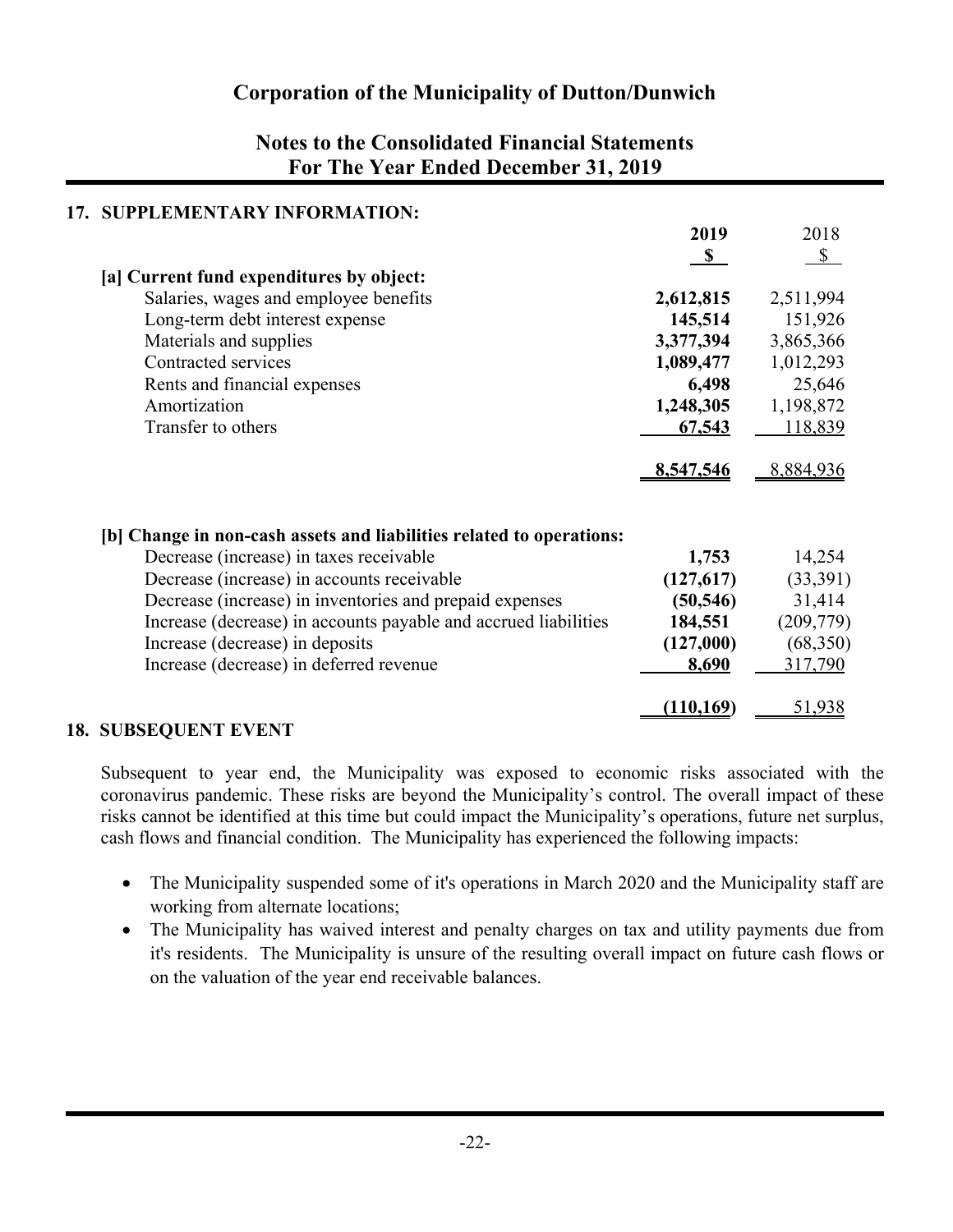## **Notes to the Consolidated Financial Statements For The Year Ended December 31, 2019**

#### **19. SEGMENTED INFORMATION**

The Municipality is a diversified municipal government institution that provides a wide range of services to its citizens, including police, fire, transportation, recreation and environmental. For management reporting purposes the Municipality's operations and activities are organized and reported by department. Funds were created for the purpose of recording specific activities to attain certain objectives in accordance with special regulations, restrictions or limitations.

Municipal services are provided by departments and their activities are reported in these funds. Certain departments that have been separately disclosed in the segmented information, along with the services they provided, are as follows:

#### **General government**

General government is comprised of municipal council, corporate management and program support.

#### **Protection services**

Protection services are comprised of fire protection, policing, conservation authority, building inspection and animal control, and emergency measures.

#### **Transportation services**

Transportation services are comprised of roads, bridges, winter control, parking and street lighting.

#### **Environmental services**

Environmental services are comprised of the provision of safe drinking water, the collection and treatment of waste water, and waste collection, disposal and recycling.

#### **Health services**

Health services include operation of the medical centre and maintenance of municipal cemeteries.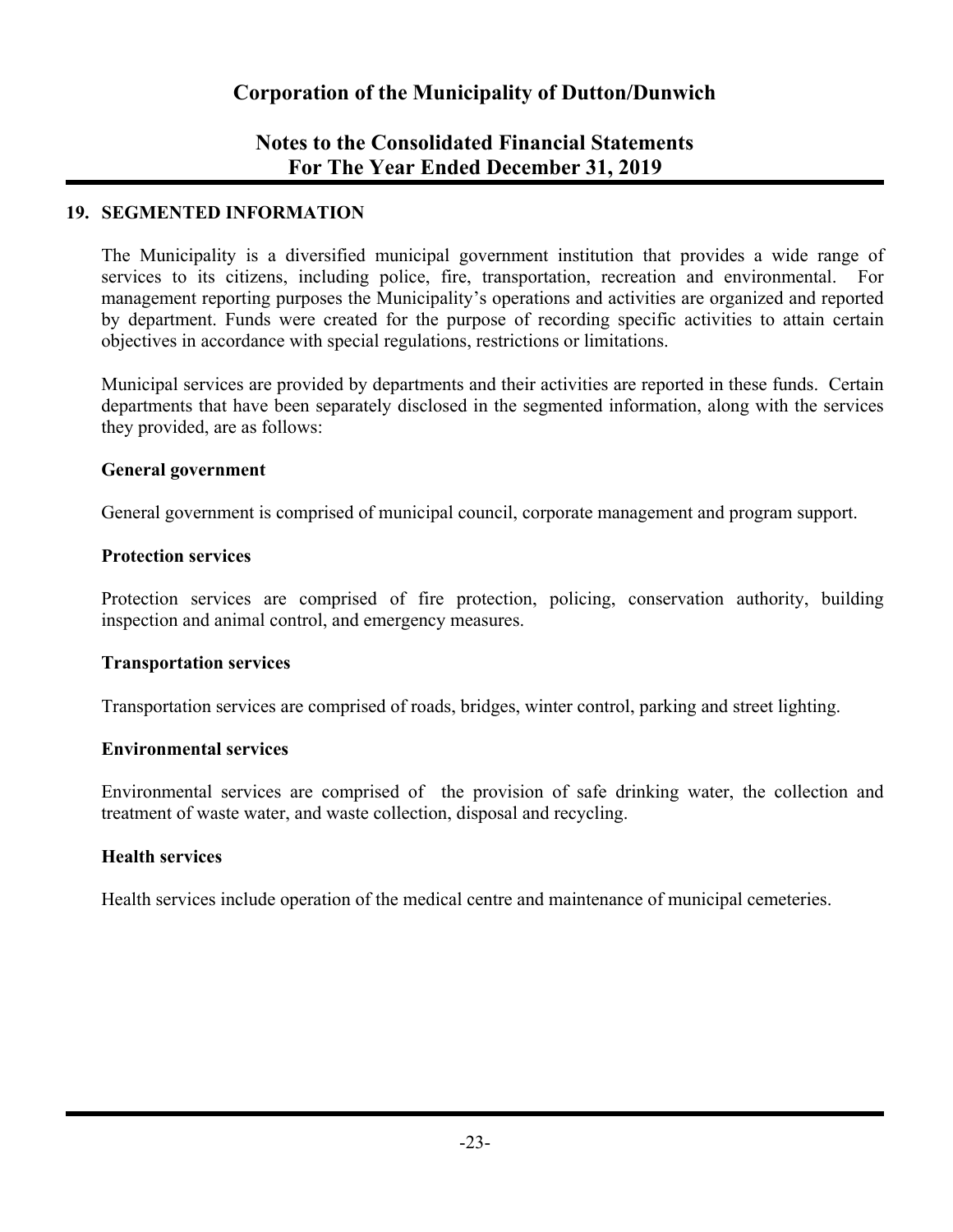## **Notes to the Consolidated Financial Statements For The Year Ended December 31, 2019**

#### **19. SEGMENTED INFORMATION (CONTINUED)**

#### **Recreation and cultural services**

Recreation and cultural services are comprised of parks, recreation programs and facilities, and cultural services.

#### **Planning and development services**

Planning and development services are comprised of planning and zoning, commercial and industrial development, economic development and tourism, and agricultural and drainage services.

For each reported segment, revenues and expenses represent both amounts that are directly attributable to the segment and amounts that are allocated on a reasonable basis. Therefore, certain allocation methodologies are employed in the preparation of segmented financial information. Property taxation and taxation from other governments have been allocated to the general government segment.

The accounting policies used in these segments are consistent with those followed in the preparation of the consolidated financial statements as disclosed in Note 1. For additional information see the Schedule of Segment Disclosure.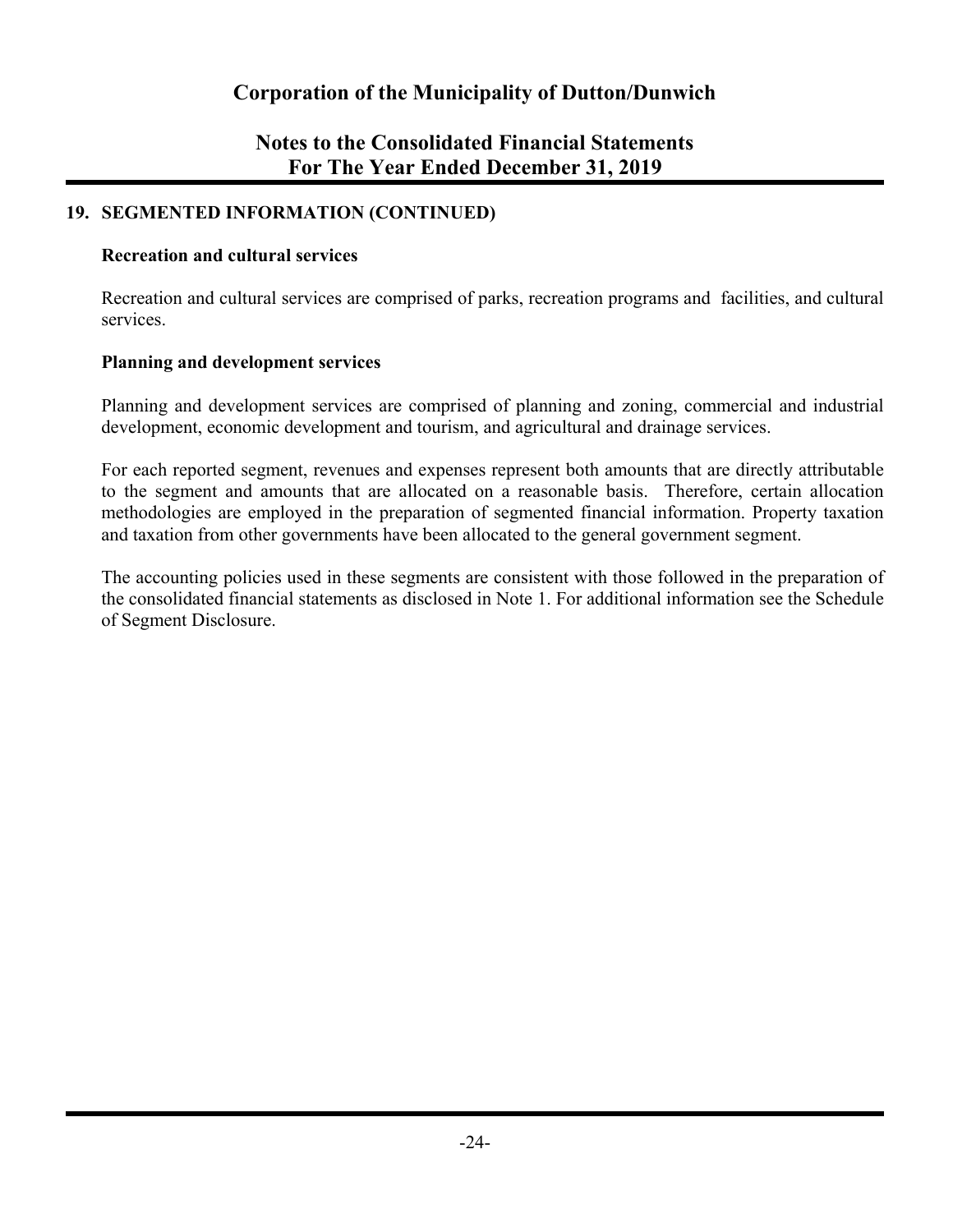## **Schedule of Segment Disclosure For The Year Ended December 31, 2019**

|                                                                          | General<br>Government<br>$\mathcal{S}$ | Protection<br>Services<br>$\mathcal{S}$ | Transportation<br>Services<br>$\mathcal{S}$ | Environmental<br>Services<br>$\mathcal{S}$ | Health<br>Services<br>$\mathcal{S}$ | Recreation<br>Services<br>$\mathcal{S}$ | Planning and<br>Development<br>Services<br>$\mathbf{s}$ | Total<br>$\mathcal{S}$ |
|--------------------------------------------------------------------------|----------------------------------------|-----------------------------------------|---------------------------------------------|--------------------------------------------|-------------------------------------|-----------------------------------------|---------------------------------------------------------|------------------------|
| <b>REVENUES</b>                                                          |                                        |                                         |                                             |                                            |                                     |                                         |                                                         |                        |
| Taxation and local improvements<br>Sales of services and regulatory fees | 834,350<br>161,714                     | 860,460<br>78,201                       | 1,566,503<br>34,427                         | 368,974<br>2,240,070                       | 128,983<br>160,792                  | 401,148<br>92,506                       | 176,984<br>23,450                                       | 4,337,402<br>2,791,160 |
| Government transfers                                                     | 403,200                                | 89,150                                  | 1,328,536                                   | 130,784                                    |                                     | 6,076                                   | 116,919                                                 | 2,074,665              |
| Other                                                                    | 129,632                                |                                         |                                             | 6,624                                      | 100                                 | 35,078                                  | $\blacksquare$                                          | 171,434                |
| Gain on disposal of capital assets                                       |                                        | 3,572                                   | (173, 763)                                  |                                            |                                     |                                         |                                                         | (170, 191)             |
|                                                                          | 1,528,896                              | 1,031,383                               | 2,755,703                                   | 2,746,452                                  | 289,875                             | 534,808                                 | 317,353                                                 | 9,204,470              |
| <b>EXPENSES</b>                                                          |                                        |                                         |                                             |                                            |                                     |                                         |                                                         |                        |
| Salaries, wages and employee benefits                                    | 709,847                                | 254,910                                 | 775,880                                     | 363,369                                    | 221,852                             | 208,222                                 | 78,735                                                  | 2,612,815              |
| Interest on long-term debt                                               | 3,052                                  | 716                                     | 52,245                                      | 75,146                                     | 2,504                               | 9,339                                   | 2,512                                                   | 145,514                |
| Materials and supplies                                                   | 292,273                                | 126,020                                 | 1,063,693                                   | 1,369,794                                  | 68,808                              | 163,083                                 | 293,723                                                 | 3,377,394              |
| Contracted services, rents and financial                                 | 24,884                                 | 612,238                                 | 3,858                                       | 413,470                                    | 20,883                              | 20,642                                  | $\overline{\phantom{a}}$                                | 1,095,975              |
| <b>External transfers</b>                                                |                                        |                                         |                                             |                                            |                                     | 67,543                                  | $\overline{\phantom{a}}$                                | 67,543                 |
| Amortization                                                             | 38,413                                 | 53,728                                  | 510,435                                     | 561,829                                    | 7,165                               | 76,735                                  |                                                         | 1,248,305              |
|                                                                          | 1,068,469                              | 1,047,612                               | 2,406,111                                   | 2,783,608                                  | 321,212                             | 545,564                                 | 374,970                                                 | 8,547,546              |
| ANNUAL SURPLUS (DEFICIT)                                                 | 460,427                                | (16,229)                                | 349,592                                     | (37, 156)                                  | (31, 337)                           | (10,756)                                | (57, 617)                                               | 656,924                |